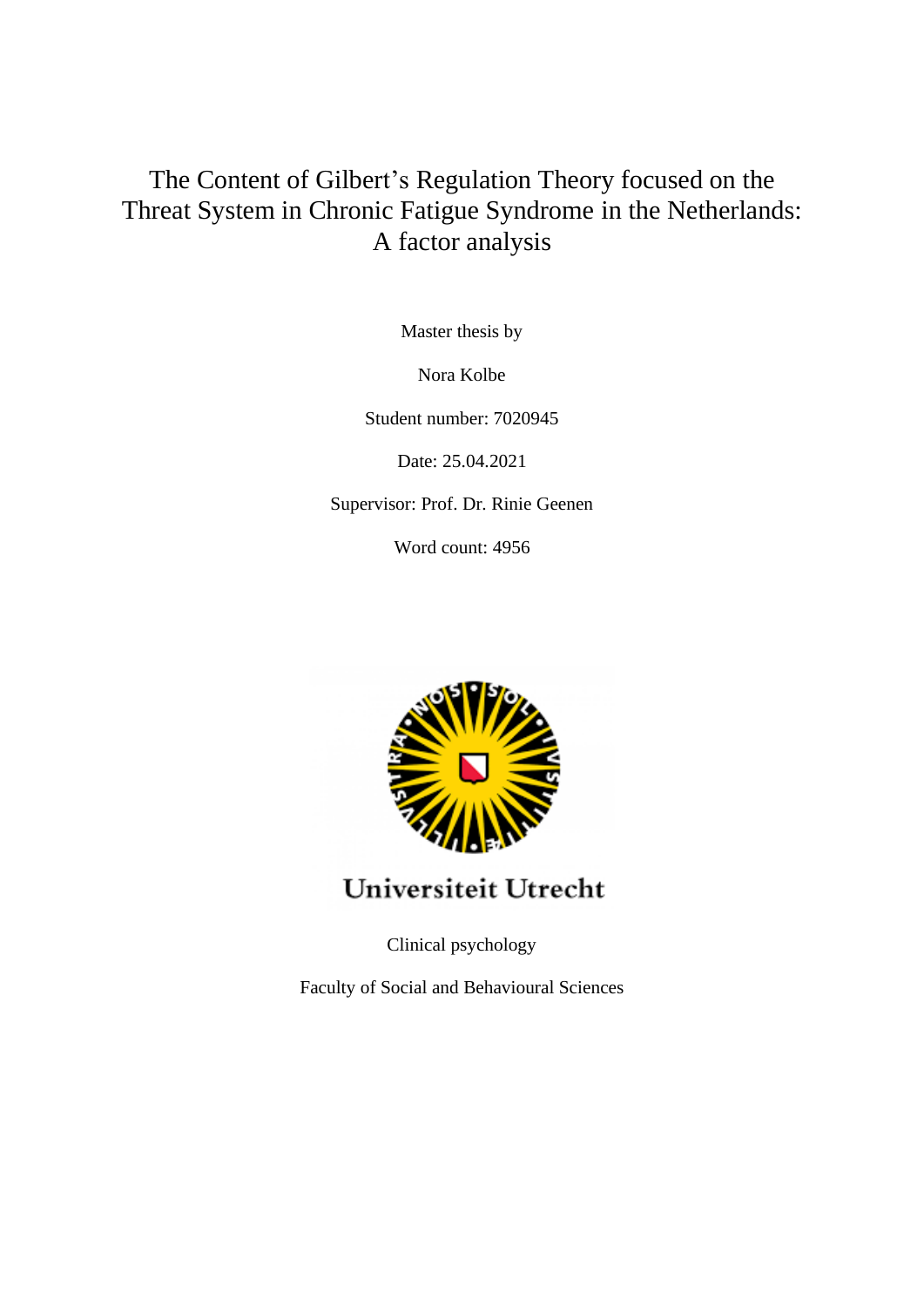### **Abstract**

Chronic fatigue syndrome (CFS) is characterized by the persistent presence of fatigue and other symptoms. Gilbert's theory contains three interactive components called Soothers, Threats, and Drives. The threat system is responsible for recognizing dangers and preparing the body for the respective threats. Since threats can worsen illnesses, this study focuses on possible threats that occur in CFS. The aim is to determine threat factors based on 40 in previous studies examined threat items and to analyze whether the factors vary with education levels and symptom severity. A questionnaire with 40 threat items and a symptom severity questionnaire was published. A total of 612 CFS (11%), Fibromyalgia (FM) participants (72%), CFS and FM participants (17%) completed this questionnaire (aged 18 to 81 or older). To provide a meaningful factor analysis, Fibromyalgia participants were added to the sample. 95% of the participants identified as female and 93%, were Dutch origin participants. The factor analysis revealed a three-factor solution with factor 1 'negative emotions and cognitions', factor 2 'weather changes', and factor 3 'physical demands'. The level of education was not associated with different perceptions of the threats, but high symptom severity is associated with the increased perception of the threat factors. The results represent the different perceptions of individual threat factors in CFS/FM and the successful filtering and clustering of all threat items which may exacerbate the symptoms of CFS/FM. In future, the threat factors can be targeted and limited with interventions, possibly with the Soother component of Gilbert's theory.

*Keywords: Chronic Fatigue Syndrome; Threats; Theory of Gilbert; Myalgic Encephalomyelitis.* 

#### **Introduction**

Chronic fatigue syndrome (CFS), also called Myalgic Encephalomyelitis is a complex disorder with unknown aetiology. The main symptom of CFS is fatigue which must be present for at least 6 months and cannot be reduced by sleep or rest. A lack of standardized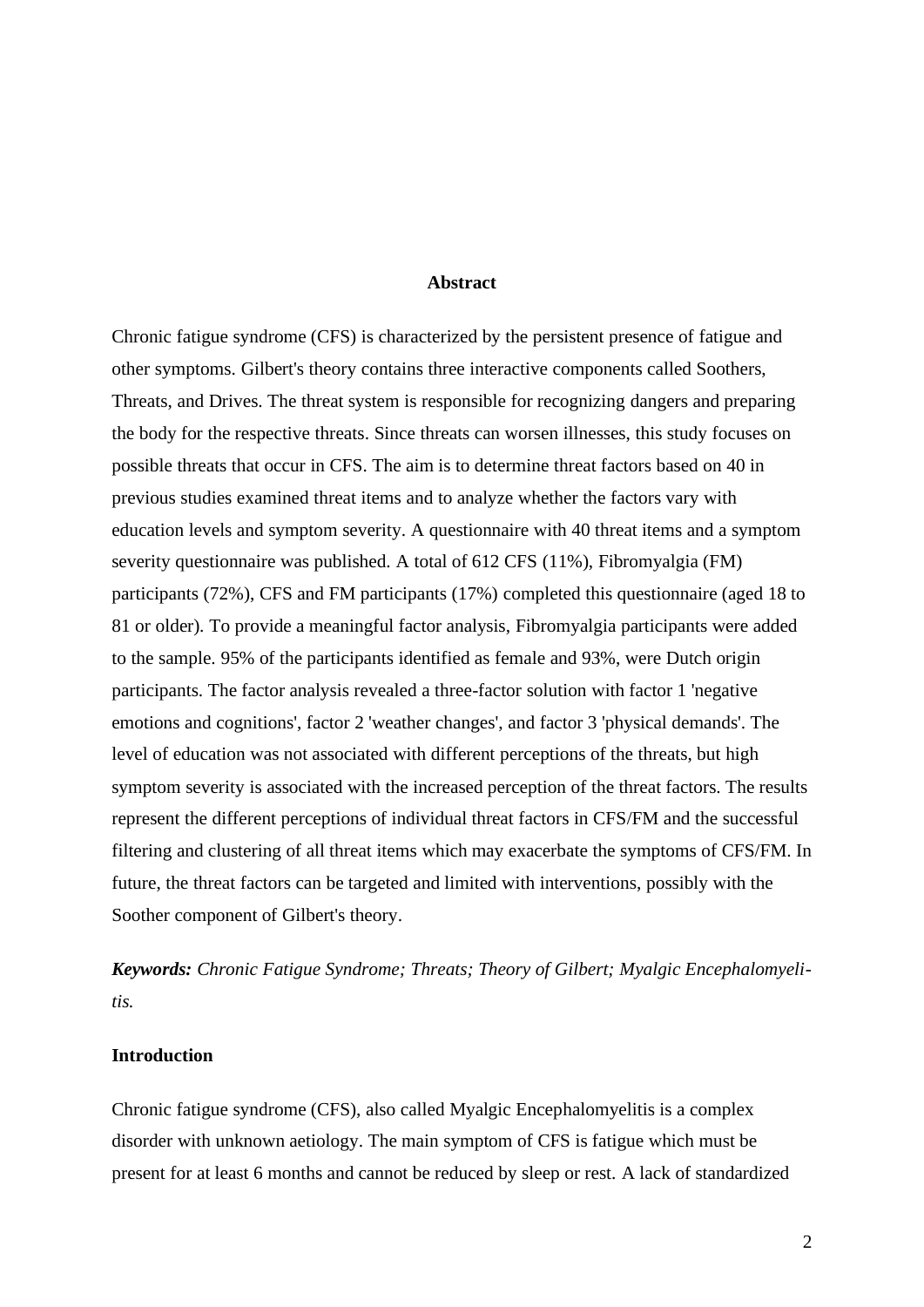diagnostic criteria is present (Lim et al., 2020), the assumed prevalence of CFS lays therefore between 0.1 and 5 percent (Tomas et al., 2017). Also, sleep and memory problems, concentration difficulties, joint pain, and post-external malaise are common symptoms in CFS (Tomas et al., 2017). Next to those symptoms, patients may have central nervous system disturbances, in addition to cell metabolism dysfunctions and inflammations (Rasa et al., 2018).

Different external or internal circumstances affect chronic diseases like CFS. In the field of psychology, Paul Gilbert examined those circumstances and developed a theory called Gilbert's theory which states that three affect systems may either exacerbate or inhibit diseases. The systems are called the threat system, the soothing system, and the drive system. All three interact with each other and thus form a general end combination. The threat system is there to recognize potential physical or psychological dangers and to prepare the body for that potential challenge (Gilbert, 2017). Thus, when the threat system detects an acute danger, chemical and physiological changes take place so that the body can react. During this process, the hypothalamic-pituitary-adrenal axis releases hormones and neurotransmitters which ensure that processes that are not relevant to the reaction to the danger are shut down (Rasa et al., 2018). Also, feelings of anger, anxiety, and disgust arise when the threat system is activated (Gilbert, 2017). This body experience continues until the body comes back to homeostasis.

According to Gilbert, the threat system is highly adaptive. It prepares the body for dangers in an emergency but also ensures that the person stays as close as possible to homeostasis (Gilbert, 2017). Nevertheless, the threat system can become chronically hyperactivated, whereas some researchers claim that this is occurring in CFS patients (Rasa et al., 2018). Thus, the body falls into a highly sensitive mode and cannot react appropriately to every day challenges due to its inability to return to a normally activated threat system. This disturbance of the system thus certifies that small environmental, physical or psychological stimuli lead to stress reactions. In long term, this state of stress causes neuronal changes in the brain, which condition the baseline of stress again. Fatigue is increased if stressors like time management problems are apparent in CFS patients, in general, experienced stress increases physical symptoms and decreases the quality of life (Lopez et al., 2011). If threats can trigger and amplify fatigue, it is useful to assess those and to help people with CFS to cope with every day challenges. In the end, threat-related adaptation is considered very difficult for patients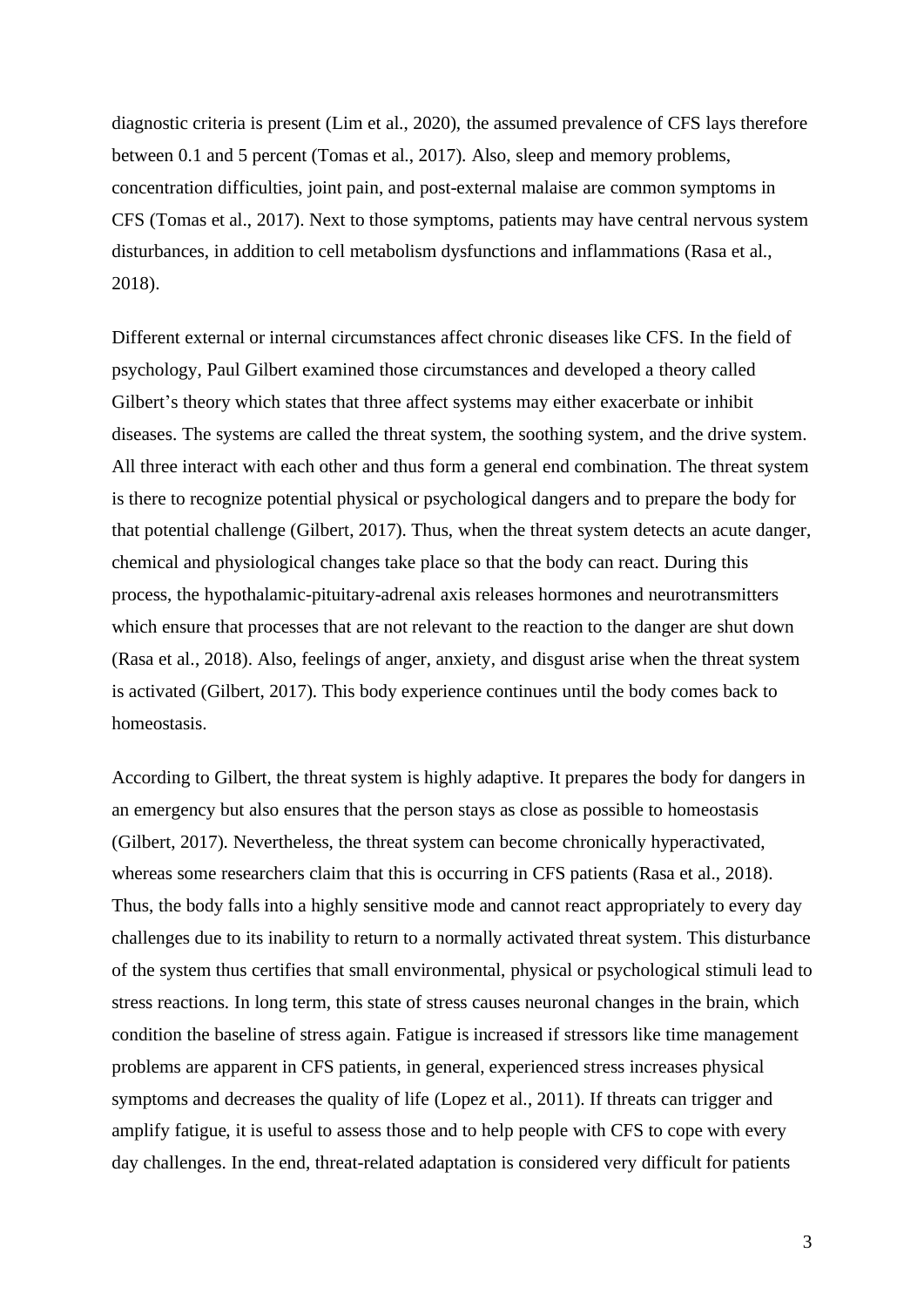(Rasa et al., 2018). Unfortunately, only 10% of CFS patients can overcome this burden without seeking treatment (Lim et al., 2020).

Interestingly, Rasa et al. (2018) investigated that experiencing threats can affect the intensity and number of symptoms in CFS patients, for example, increased cardiovascular problems and a weakened immune system are linked to the experience of threats. For example, an increased physical activity causes a decreased mood and increased muscle pain in CFS patients. Physical activity is also known for better coping and reduced symptoms, but there seems to be a certain activity limit in CFS patients which by overcrossing causes the physical activity to become a potential threat which increases CFS symptoms (Black et al., 2005). Another study found a correlation between the experience of negative emotions and increased symptom severity (Maher-Edwards et al., 2011). The drawback and extent of these outcomes may be due to the general stress system dysregulation that may occur in CFS. Therefore, any kind of psychological, physiological, or physical stimuli can cause the system to overreact because dysregulation is present and hence lead to an increase in the severity of CFS (Rasa et al., 2018).

Generally, CFS is present in all educational levels, nevertheless, a study showed that fatigue severity is higher in lower socioeconomic status groups. Here, we might relate that the level of education is associated with the illness belief in CFS and thus has an influence on the underlying coping strategies. An association between more effective coping strategies in higher educated individuals has already been proven to exist (Ross & Wu, 1995). Since general health factors also depend on education, other stimuli in their environment could be described as a threat in lower educated participants which increases the perception of symptoms. It is therefore plausible to assume that the level of education is related to certain threat factors. For example, more physical than social threats might be present in the lower educated group.

Many studies have focused on specific and stand-alone triggers known to affect the threat system and thus the perception of the disease. As a result, an overview and model of the threat network system that is comprehensive and integrative with meaningful content, such as a list of the possible threats that exist in CFS, what kind of threats occur most frequently, and in which groups these threats could vary, is necessary to help to guide coping or form interventions customized to the individuals with CFS. By figuring out the most significant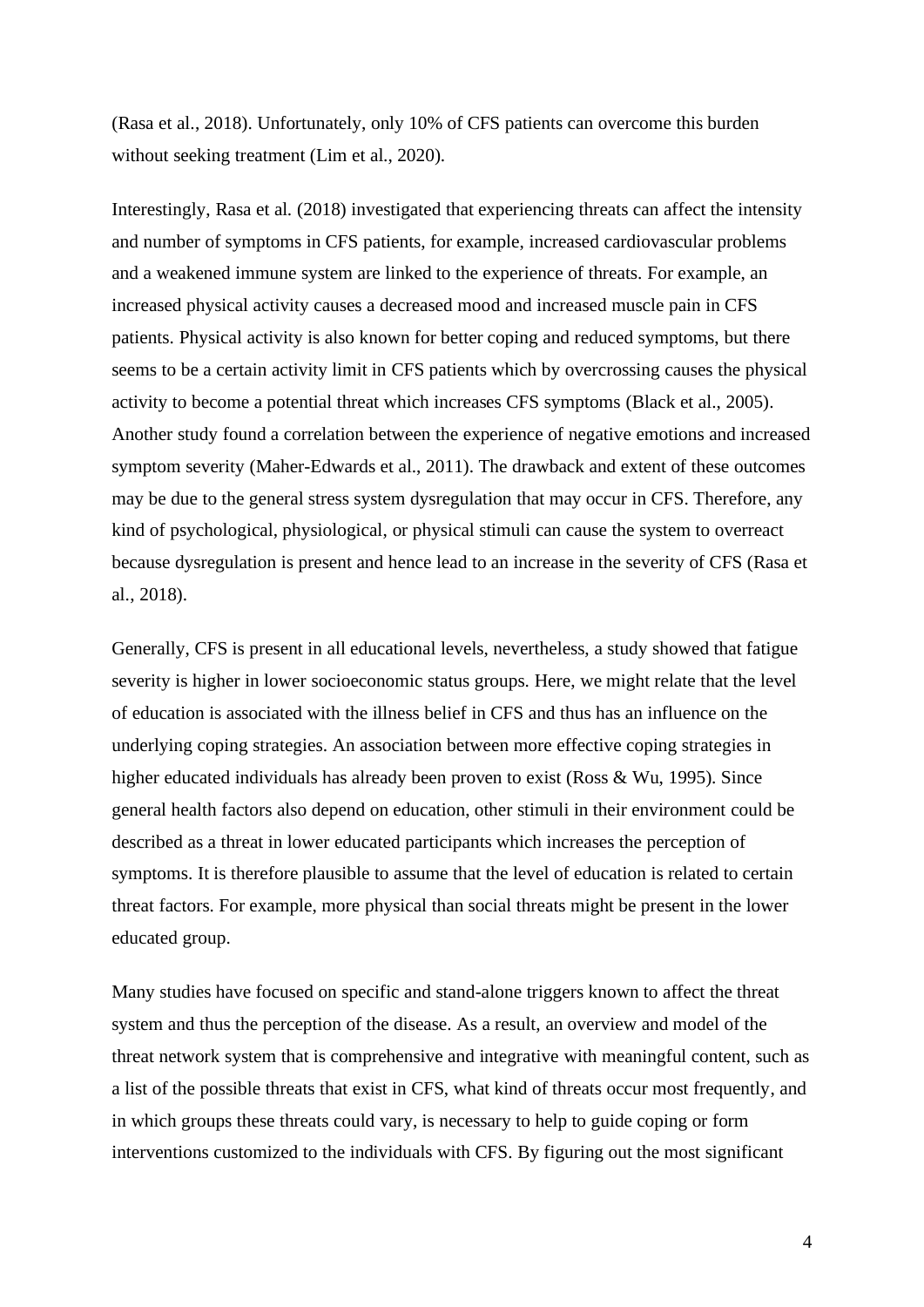threats which create stress in CFS patients, the investigation of threat factors would help to develop tailored treatments.

By examining which threats are most severe for particular patients, in future research one could also find out which soothers or therapeutic interventions would be most successful for individual patients to eliminate their threats. In particular, the intensity of symptoms could be related to the presence of threats. We can therefore assume that patients with severe symptoms describe distinct threats as more present than patients with less severe symptoms who might classify the same threats as not present at all. By identifying the main threat factors in CFS patients, one could develop subtypes of CFS in terms of threats and therefore give support to the research of medical and psychological treatment. Therefore, the following research questions are examined:

Research questions:

- 1) What kind of threat factors exist in people with persistent somatic symptoms including chronic fatigue?
- 2) Which threats have the strongest association with the increased perception of symptoms?
- 3) Are there different threat factors considered as most present in different education levels?
- 4) Do participants with high symptom severity perceive different threats as most present compared to low symptom severity patients?

## Hypotheses:

1 and 2) Increased physical activity could form a threat factor based on previous findings (Black et al., 2005). Next, 'stress' is a second threat factor to be assumed (Lopez et al., 2011). The third threat factor to be expected is negative emotions (Maher-Edwards et al., 2011). As non-restorative sleep is a common symptom in CFS patients it is assumed that sleep disturbances or other sleeping problems also cluster a threat factor in CFS (Mariman et al., 2013). Which threats are most associated with an increase of symptoms is an explorative question.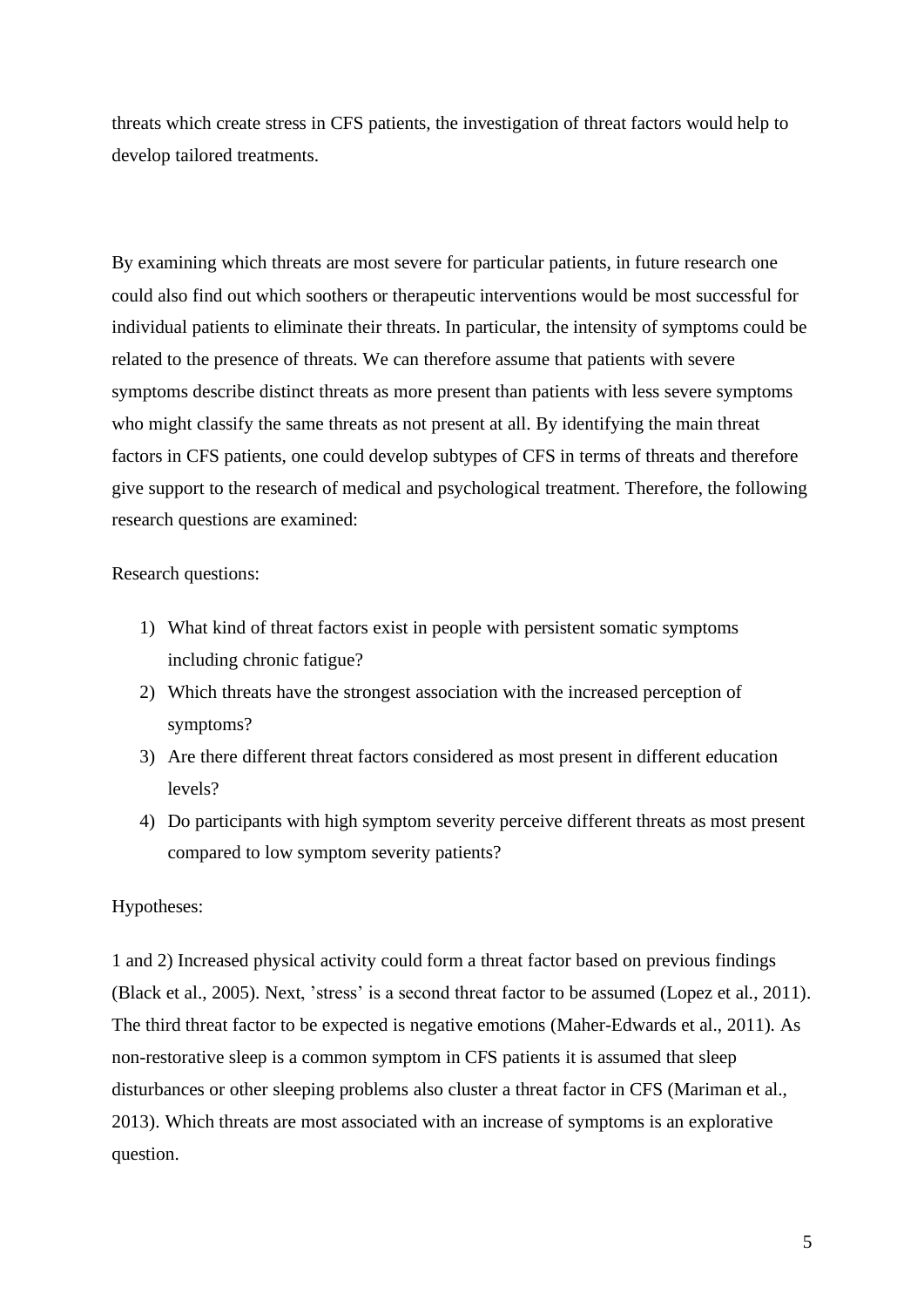3) Since higher-educated people, according to Ross and Wu (1995), have better coping strategies, it is hypothesized that higher-educated people perceive threat items differently compared to lower-educated participants. It is therefore predicted that the mean value of certain threats is negatively correlated with the education level. Meaning that an increase in the perceived threat is associated with a lower level of education.

4) Symptom severity is based on the PHQ-15 questionnaire. It is assumed that participants with a high PHQ-15 score perceive different threats as being most present compared to low symptom severity participants due to the increased hyperactivation of the threat system in high symptom severity cases. The prediction is that the mean value of the threat factors differs across the symptom severity groups is explorative and based on findings by Rasa et al. (2018) but has more of a theoretical origin. In addition, a positive correlation between the PHQ-15 score and the experienced threat value is hypothesized.

### **Methods**

#### *Procedure*

The implementation of the study was approved by the Ethics Committee of the Faculty of Social Sciences and Behavioral Sciences Utrecht with the filed number 20-497. The procedure ran as follows via an online questionnaire, which included a cross-sectional study. The questionnaire was published on social media platforms and patient organization pages and thus filled in by people with chronic diseases by clicking on a link. Therefore, the participants completed the study alone without any verbal instructions or feedback. The questionnaire started with an information letter and consent form that the participants had to agree to participate in the study. The participants took an average of around 50 minutes to complete the questionnaire. Data collection took place from 10.10.2020 to 23.12.2020. The data from the study were anonymously stored on the Qualtrics platform (Qualtrics, 2021). The data analysis took place from December 23rd to January 5th.

### *Participants*

The participants in the study were contacted via social media platforms and patient organizations in the Netherlands. In total, 1021 participants participated in the study. Inclusion criteria were a diagnosis of one of the diseases below, that they are 18 or older, and that the participants have a sufficient understanding of the Dutch language. The presumed diseases included fibromyalgia (FM), chronic fatigue syndrome (CFS), irritable bowel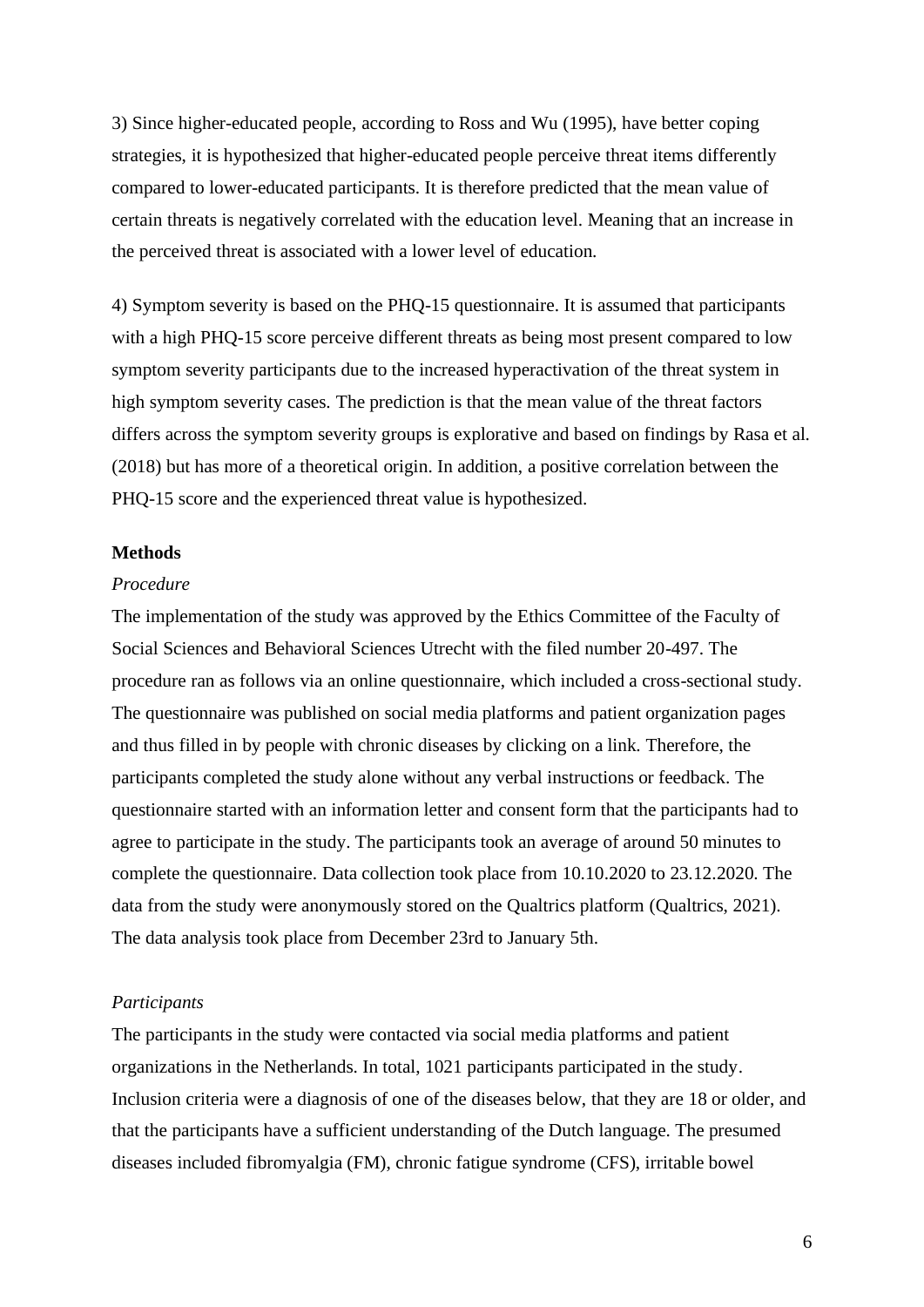syndrome, and rheumatic diseases. Since this study is focused on the CFS and FM participants, the final sample of participants is 612. Of the final sample for the factor analysis, 65 participants had CFS, 103 participants suffered from CFS and FM and 444 participants had FM only. Here, FM participants were added for the factor analysis due to the small sample size of CFS sufferers. FM is another chronic disease that has certain similarities to CFS, participants of FM were added due to the necessity of a large sample size. About 90% of FM patients have problems with fatigue. Conversely, around 95% of CFS sufferers experience myalgia. Thus, around 20 to 70% of FM sufferers could be diagnosed with CFS. A complete review of the similarities and differences between CFS and FM can be found in the research article by Buchwald (1996), or Wolfe and Häuser (2011). All participants did not receive any payment reward for participation or any other reward. Demographic information about the participants can be found in Table 1 in the results section. Information about comorbid diseases and the diagnosis of the CFS sample can be found in Appendix B.

### **Materials**

The questionnaire included questions about demographic information, 40 soothers, 40 drives, and 40 threats based on the previous findings of Geenen et al. (2020). Soothers and drives were included due to other studies. Additional questions about mental well-being and symptom severity were also included. Multiple-choice questions included the gender of the participant (man/woman /other) and the age of the person with categories (18-20, 21-30, 31- 40 ... 81 or older). The educational level was assessed with a multiple-choice question (elementary school, vocational education, secondary general education, MBO, graduate school, university, or other). Open-ended questions about the birthplace of the grandparents, parents, and participants for gathering migration information were used. Various chronic diseases were examined by the use of multiple-choice question (chronic fatigue syndrome, fibromyalgia, somatic disorder, irritable bowel syndrome, systemic lupus erythematosus, rheumatoid arthritis, osteoarthritis, axial spondyloarthritis, Sjörgen's syndrome, psoriatic arthritis, systemic sclerosis, mixed connective tissue disease, chronic pain, or other). The professional who diagnosed the chronic diseases was examined by a multiple-choice question (medical specialist, family doctor, health professional, themselves, or someone else). The final question examined whether other diseases were diagnosed (psychiatric/psychological diseases, Lung diseases, diabetes/obesity, chronic skin condition, neurological diseases, cancer, cardiovascular diseases, organ diseases, hereditary disease, none, or others).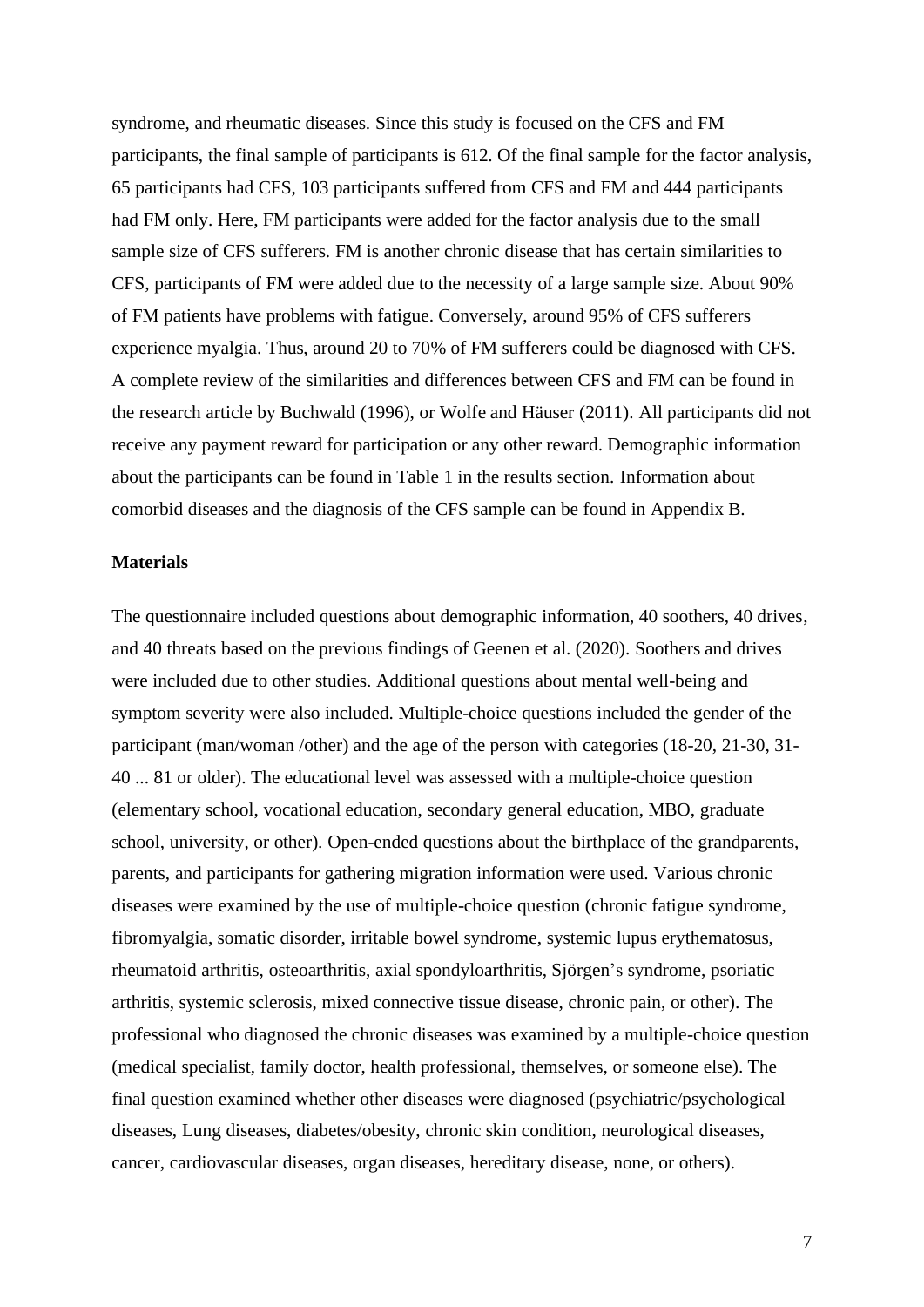## Symptom severity:

Afterwards, the PHQ-15 questionnaire was presented in Dutch with a three Likert-scale ranging from 1 (not at all) to 3 (a lot). According to test-retest reliability and Cronbach's alpha, the PHQ-15 is validly measuring symptom severity. This self-administered health questionnaire focuses on somatic symptoms like back pain, headaches, and dizziness (Kroenke et al., 2002). A score from zero to four was considered as minimal somatic symptom severity. Mild somatic symptom severity was ranked from five to nine. Moderate pronounced somatic symptom severity was reached with scores from ten to 14. Severe somatic symptom severity was present by a score from 15-30.

### Threats, soothers, and drives

For threats, soothers, and drives, the items were taken from a previous study that used interviews and a concept mapping procedure to get an encompassing and structured overview of the contents of these to affect regulation systems in people with persistent somatic symptoms (Geenen et al., 2020). There were 40 items for each affect system, which the participants, for threats, had to classify using a 4-point Likert scale on how much these items worsen their CFS symptoms. That varied from not at all, a little, medium to a lot. Example items are 'Being stressed or tense', 'Holding a certain posture for long', or 'A situation that triggers irritation or anger'. The complete list of the 40 threat items can be found in Appendix A.

#### Education level

High education level was considered as the completion of MBO, MTS, MEAO, hogeschool, HTS, HEAO, or any university study. Low education was considered as the completion of basisschool, LHNO, LTS, and VMBO. For the factor analysis, the fibromyalgia and CFS participants were included in the analysis. All other education levels were considered as 'other'.

#### **Data analysis**

Qualtrics data has been downloaded into SPSS 27.0. The participants were selected with select cases according to CFS and FM patients. The analysis of the relation of education levels and symptom severity included CFS participants and CFS participants with comorbid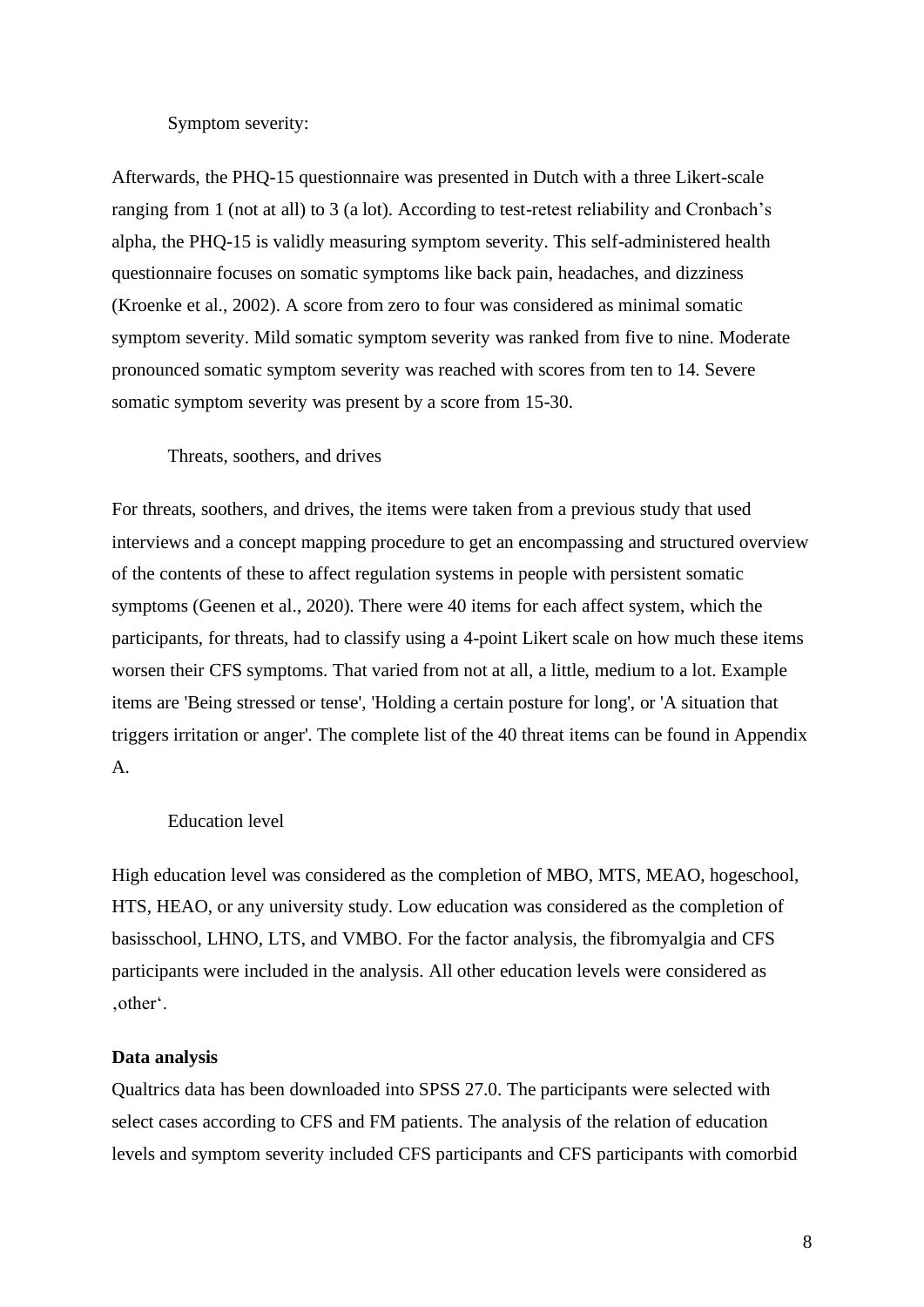FM. This sample was based on 168 cases. All of the following analyzes were based exclusively on the sample of the CFS participants and CFS participants with comorbid FM. Those with missing data in the threat and PHQ-15 section were excluded. The PHQ-15 scores were calculated via a syntax file in SPSS 27.0 according to the guidelines. Data analysis was based on a significant result with a *p*-value of <.05. Score distribution was checked according to z-scores.

In SPSS, a principal axis factoring analysis was performed with oblimin rotation. Factors were extracted with an eigenvalue greater than 1. A scree plot was created alongside the factor loadings. All 40 threat items were included. Based on the factor loadings, items were excluded if they load less than .45 to a singular factor or more than .32 to two or more factors (Osborne & Costello, 2004). Also, reliability analyses were conducted for each factor based on Cronbach's alpha.

A repeated-measures ANOVA was conducted with threats as within-subject factors to examine which threat factors were perceived to have the strongest association on the deterioration of CFS symptoms. To examine which threat factors are most present in different education levels a repeated-measures ANOVA was performed with the education level (low/high/other) as a between-subject factor and the resulting factors from the factor analysis as dependent variables

Finally, a MANOVA was conducted with symptom severity (minimal/mild/moderate/severe) as a between-subject factor based on the PHQ-15 score on the resulting factors of the factor analysis as dependent variables to examine whether high symptom severity participants perceive different threats as most present compared to low symptom severity patients.

#### **Results**

## *Data screening and participant selection*

The dataset was screened for missing values, participants with missing values in the threat section and/ or PHQ-15 section were removed. The final sample of 612 participants is sufficient for completing a reliable factor analysis, listwise deletion was used.

## **Table 1.**

## *Sociodemographic Characteristics of Participants at Baseline*

| Baseline characteristic | Sample of        | Sample of |
|-------------------------|------------------|-----------|
|                         | factor analysis: | follow-up |
|                         |                  | analyses: |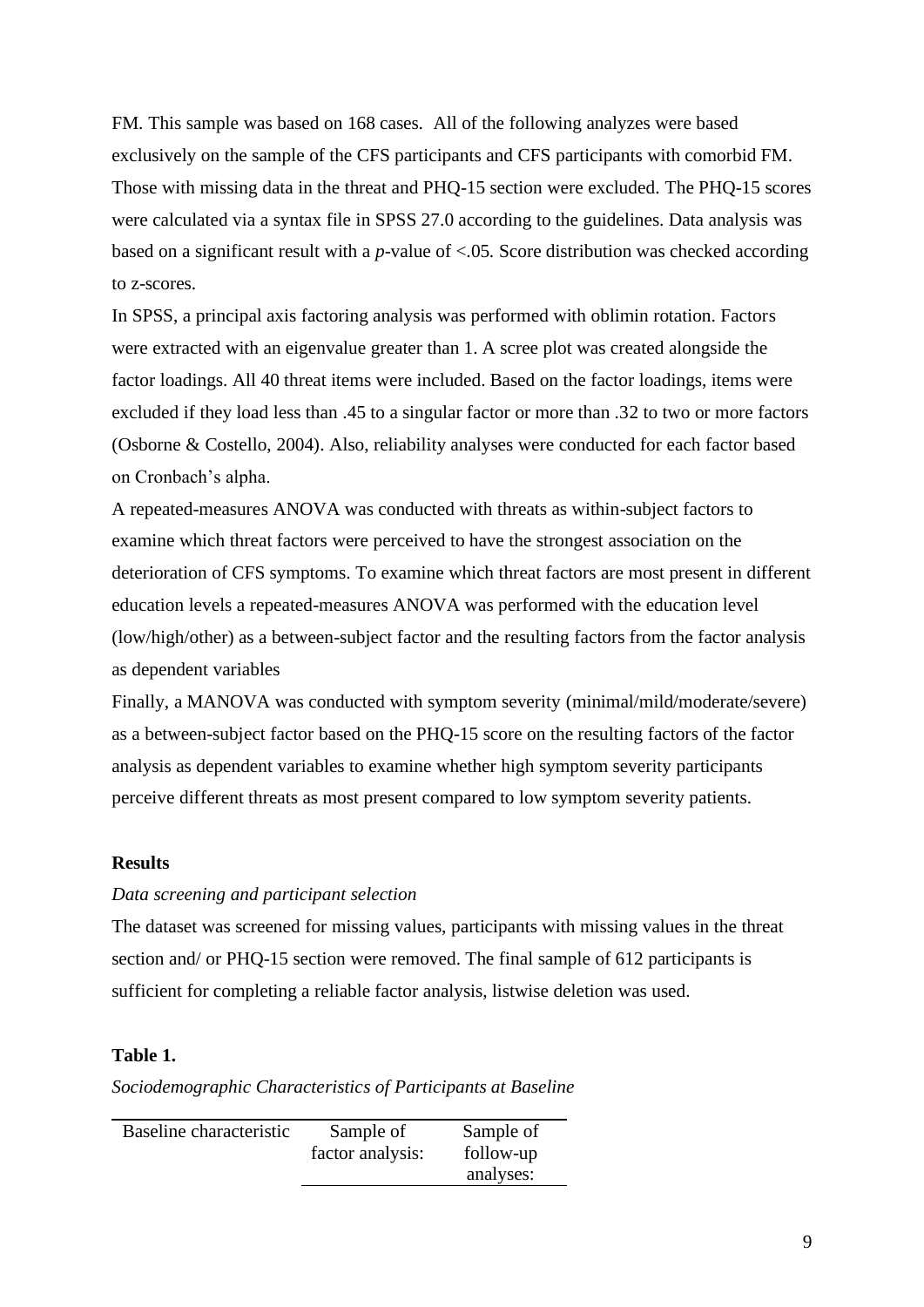|                        |                | Fibromyalgia      |                  | Chronic          |
|------------------------|----------------|-------------------|------------------|------------------|
|                        |                | and Chronic       |                  | Fatigue          |
|                        | Fatigue        |                   |                  | Syndrome         |
|                        |                | Syndrome          |                  | participants     |
|                        |                | participants      |                  |                  |
|                        | n              | $\%$              | n                | $\%$             |
| Gender                 |                |                   |                  |                  |
| Female                 | 578            | 94.44             | 158              | 94.0             |
| Male                   | 33             | 5,39              | 10               | 6.0              |
| Other                  | $\mathbf{1}$   | .16               |                  |                  |
| Age                    |                |                   |                  |                  |
| 18-20                  | 4              | .7                | $\overline{2}$   | 1.2              |
| 21-30                  | 46             | 7.5               | 23               | 13.7             |
| $31 - 40$              | 87             | 14.2              | 34               | 20.2             |
| 41.50                  | 155            | 25.3              | 47               | 28.0             |
| 51-60                  | 211            | 34.5              | 46               | 27.4             |
| 61-70                  | 87             | 14.2              | 15               | 8.9              |
| 71-80                  | 21             | 3.4               | $\mathbf{1}$     | .6               |
| 81 or older            | $\mathbf{1}$   | $\cdot$ .2        |                  |                  |
| <b>Education</b> level |                |                   |                  |                  |
| High                   | 438            | 71.6              | 129              | 76.8             |
| Low                    | 160            | 26.1              | 35               | 20.8             |
| Other                  | 14             | 2.3               | 4                | 2.4              |
| Disease                |                |                   |                  |                  |
| Fibromyalgia           | 444            | 72.5              | $\overline{0}$   | 0                |
| Chronic fatigue        | 65             | 10.6              | 65               | 38.7             |
| syndrome               |                |                   |                  |                  |
| Fibromyalgia and       | 103            | 16.8              | 103              | 61.3             |
| Chronic fatigue        |                |                   |                  |                  |
| syndrome               |                |                   |                  |                  |
|                        | 4              | .7                | 38               | 76               |
| Origin                 |                |                   |                  |                  |
| The Netherlands        | 572            | 93.6              | 154              | 91.7             |
| <b>EU</b> Country      | 25             | 4.2               | 9                | 5.4              |
| Other European         | 5              | $\boldsymbol{.8}$ | 3                | 1.7              |
| countries              |                |                   |                  |                  |
| America                | 4              | .6                | 0                | $\boldsymbol{0}$ |
| Africa                 | $\overline{c}$ | $\cdot$ 3         | $\boldsymbol{0}$ | $\overline{0}$   |
| <b>Middle East</b>     | $\overline{3}$ | $\mathcal{A}$     | $\overline{2}$   | 1.2              |
| Asia                   | $\overline{1}$ | $\cdot$           | $\overline{0}$   | $\boldsymbol{0}$ |

*Note.*  $N = 612$  for FM and CFS participants,  $N = 168$  for CFS and comorbid FM

## *Factor analysis*

The factor pattern of 40 threat items in CFS and FM patients was analyzed. According to the Kaiser-Meyer-Olkin measure, the sample adequacy was .931. This measure reflects the distribution of the variables which may result from a latent factor. A high score of .931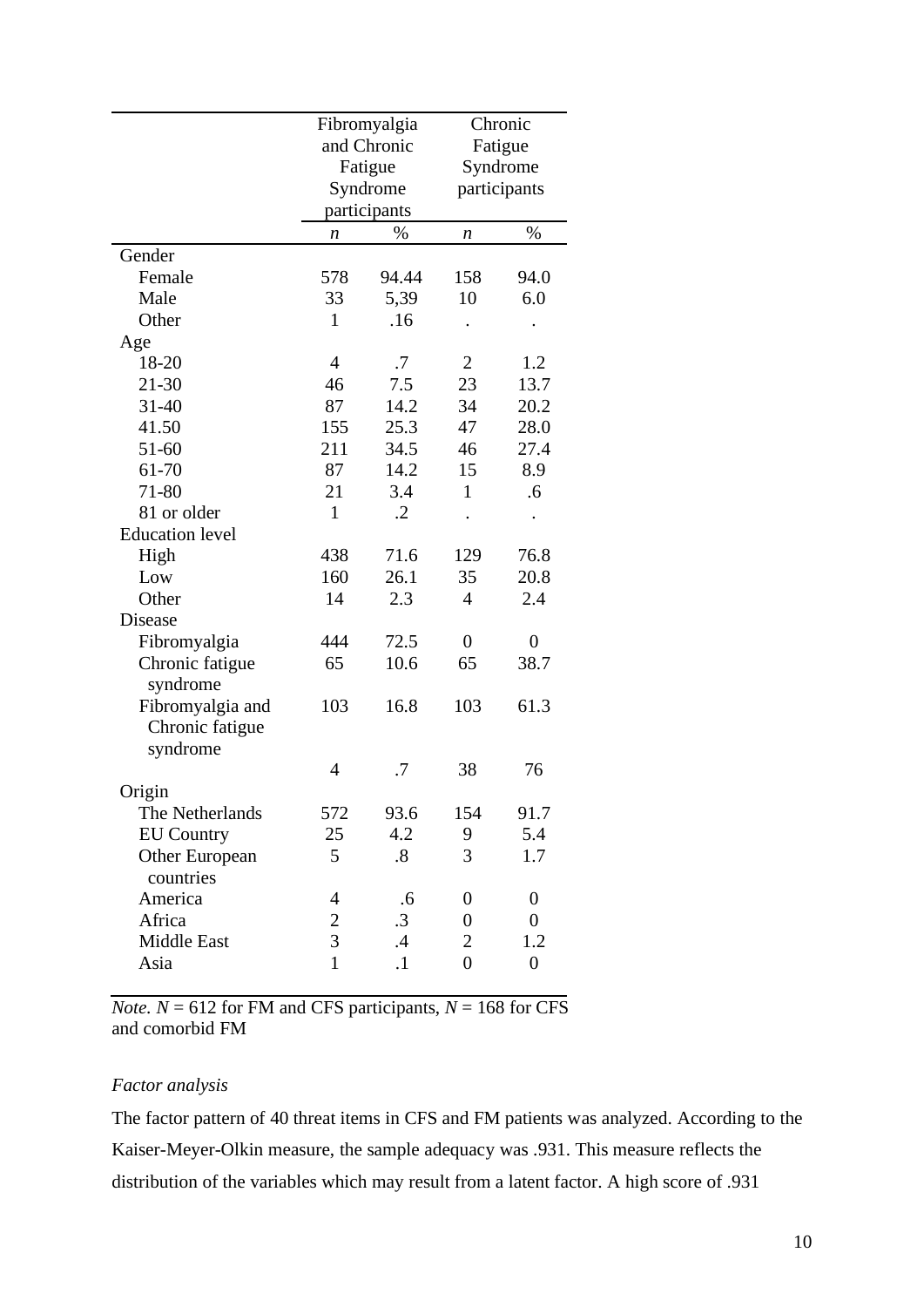reflects that the sample is adequate to perform factor analysis. The test of sphericity of Bartlett's showed a significant result (*chi-square*(780)= 9451.45, *p*<.001). Bartlett's test of sphericity determines whether variables are redundant, meaning that it is observing whether some items are correlated and therefore forming a factor. All commonalities were larger than zero. A principal axis factoring analysis was performed with oblimin rotation to figure out what threat factors were perceived to worsen symptoms according to patients with CFS. According to the initial eigenvalues, the first factor explained 30 percent and the second factor explained 6 percent of the variance. In general, 8 factors had eigenvalues above 1. Starting with the sixth factor, the eigenvalues were just above 1. Thus, 3 to 7-factor solutions were considered and carried out with principal axis factoring and oblimin rotation to get a strong factor solution. The three-factor solution was chosen due to the interpretability of each factor with a sufficient number of items, the scree plot, the theoretical background of conditions that worsen chronic fatigue syndrome and the internal consistency based on Cronbach's alpha.

A total of 18 items had to be removed from the analysis and factor interpretation because they either influenced several factors or the specified factor loading did not meet the minimum criteria for one factor. Finally, a principal axis factoring analysis with oblimin rotation and 22 items was conducted. All items had a minimum factor loading of .47, no item loaded multiple factors through cross-loadings or had a factor loading lower than .45. The final solution of the factors and their items can be found in Table 2.

## **Table 2.**

|                           | Factor 1   | Factor 2 | Factor 3 | Communali |
|---------------------------|------------|----------|----------|-----------|
|                           | Negative   | Weather  | Physical | ty        |
|                           | emotions   | changes  | demands  |           |
|                           | and        |          |          |           |
|                           | cognitions |          |          |           |
|                           |            |          |          |           |
| A negative thought        | .869       | $-.082$  | $-.103$  | .661      |
| Memory of a negative past | .858       | .022     | $-.198$  | .589      |
| event                     |            |          |          |           |

*Factor loadings and commonalities based on principal axis factoring with oblimin rotation for 21 threat items in FM and CFS participants*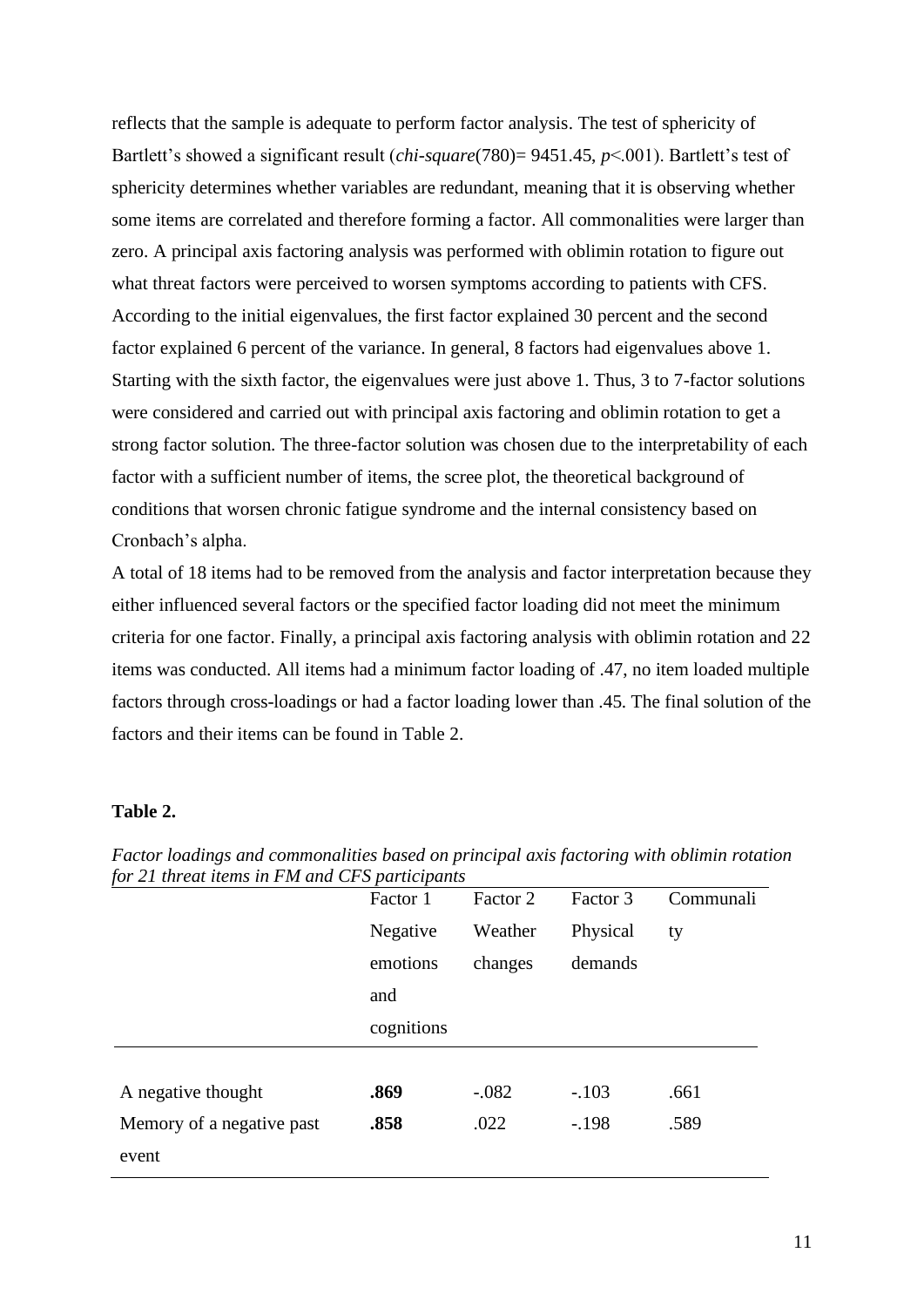| Feeling sad or helpless       | .850    | $-0.016$ | $-.057$ | .670 |
|-------------------------------|---------|----------|---------|------|
| Being angry                   | .763    | .002     | .036    | .614 |
| A negative life event         | .754    | $-.047$  | .045    | .602 |
| Having worries                | .719    | .049     | .041    | .563 |
| Feeling lonely                | .679    | $-.045$  | $-.011$ | .448 |
| A situation that triggers     | .631    | .151     | $-.038$ | .472 |
| irritation or anger           |         |          |         |      |
| An expectation that I cannot  | .621    | $-.044$  | .148    | .504 |
| live up to                    |         |          |         |      |
| Getting negative jugdments or | .604    | .014     | .154    | .495 |
| comments                      |         |          |         |      |
| Lack of understanding from    | .533    | .058     | .173    | .431 |
| others                        |         |          |         |      |
| Social pressure               | .519    | .006     | .272    | .503 |
| Being perfectionistic         | .427    | .070     | .093    | .249 |
| An abrupt change in weather   | .043    | .935     | $-.059$ | .865 |
| A weather circumstance, such  | .007    | .870     | .059    | .781 |
| as temperature or humidity    |         |          |         |      |
| Having multiple activities    | $-.043$ | $-.043$  | .731    | .491 |
| scheduled                     |         |          |         |      |
| Exceeding my limits           | .092    | .026     | .603    | .441 |
| Little time to rest           | $-.052$ | .081     | 588     | 337  |
| Physical effort               | .022    | $-.015$  | .560    | .297 |
| Getting visitors at home      | .168    | $-.135$  | .499    | .360 |
| A task at work or in the      | .159    | $-.050$  | .489    | .343 |
| household, or an              |         |          |         |      |
| administrative task           |         |          |         |      |
| Eigenvalue                    | 8.445   | 2.066    | 1.723   |      |
| % of Total Variance           | 38.388  | 9.393    | 7.831   |      |
|                               |         |          |         |      |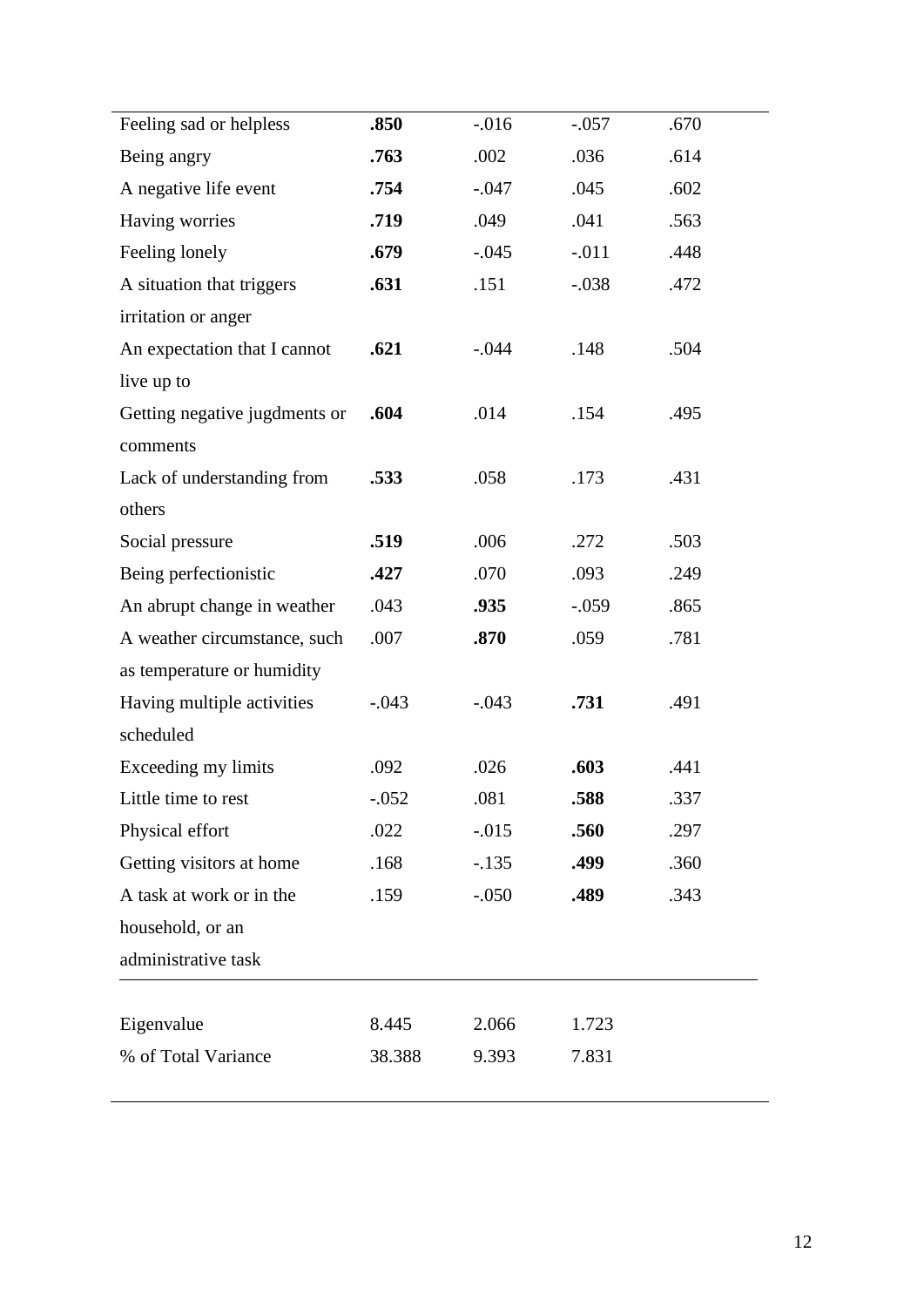The labels of the factors were based on the associated items and their interpretation. Internal reliability was checked individually for each factor with Cronbach's alpha. Cronbach's alpha was satisfactory to high for all three factors. Factor 1 'Negative emotions and cognitions'(12 items) had a Cronbach's alpha value of .928. Factor 2 'Weather changes'(2 items) had a Cronbach's alpha value of .903 and factor 3 'Restlessness and physical requirements (7 items) scored by Cronbach's alpha to .771.

The factors were computed based on the mean of the items that load on the factor. A high score for all factors is associated with a major perceived threat impact on the symptoms of CFS. Despite oblimin rotation, the correlation between the three factors was relatively low to medium. Factor 1 and 2 shared a correlation of .117, factors 1 and 3 correlated .554, factors 2 and 3 had a correlation of .165. Out of the previous 40 gathered threat items, 21 items created a cluster of three threat factors.

To analyze the differences between the threat severity of the three threat factors a repeatedmeasures ANOVA was conducted. The analysis revealed a significant multivariate effect of threats (*Wilks' F*(2,144)=32.906), *p*<.001), *partial eta squared* =.314). Its partial eta squared value indicates a large effect. Mauchly's test showed a violation of sphericity (*chi-square* (32.062), *p*<.001). The Greenhouse Geiser estimates of sphericity were corrected with degrees of freedom (*Greenhouse-Geisser*=.834). The significance of the strongest effect according to the estimated marginal means revealed that factor 3 has the greatest association with the experience of the worsening of symptoms in CFS participants ( $m = 2.61$ ,  $sd = 0.79$ ), followed by the second ( $m = 2.81$ ,  $sd = 1.12$ ), and the first factor ( $m = 3.16$ ,  $sd = 0.61$ ), visible in Figure 1.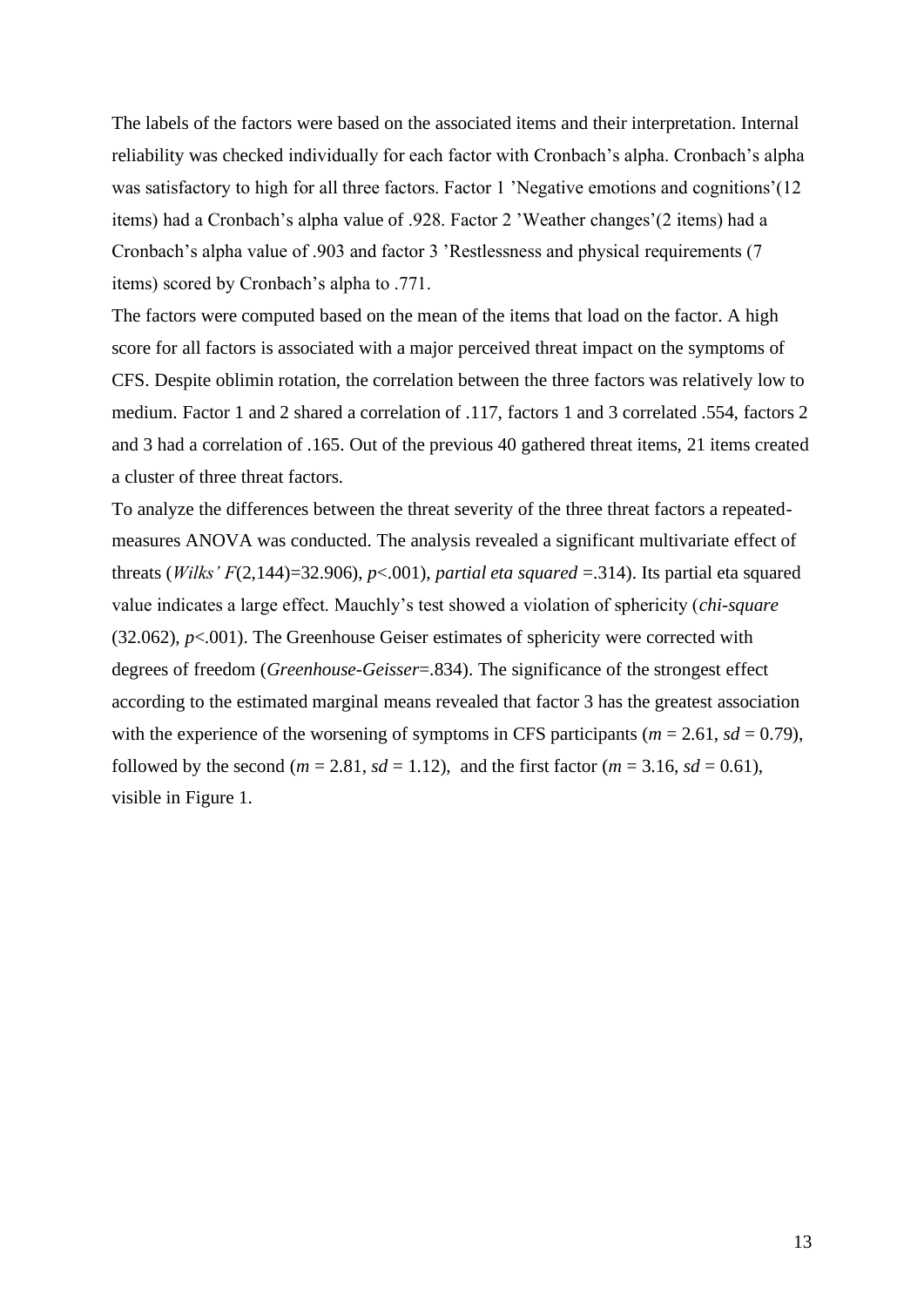

**Figure 1.** *Representation of the mean values of each threat factor that worsen the Chronic Fatigue Syndrome symptoms based on a 4-point Likert-scale in CFS participants.*

With the education level as a between-subject factor (high/low/other), repeated-measures ANOVA was conducted based on the three threat factors. Mauchly's test revealed that the assumed sphericity had been violated (*chi-square* (34.012), *p* =<.001). The Greenhouse-Geisser estimates of sphericity were corrected with degrees of freedom (*Greenhouse-Geisser*  $=$  .824). The results revealed a significant effect of threats (*Wilks' F*(2, 142)=9.055, *p*<.010) but a non-significant interaction effect of education level and threats (*Wilks' F*(4, 282)=1.920, *p*=.109). This analysis revealed that the means of the threat factors did not differ across the education level groups (high/low/other).

## **Table 3.**

*Presentation of the mean values and standard deviation of each threat factor which worsen the Chronic Fatigue Syndrome symptoms based on a 4-point Likert-scale* 

| Factor            | <b>Education</b> level | Mean | Sd  |
|-------------------|------------------------|------|-----|
| Negative emotions | Low                    | 2.86 | .77 |
| and cognitions    |                        |      |     |
|                   | High                   | 2.56 | .80 |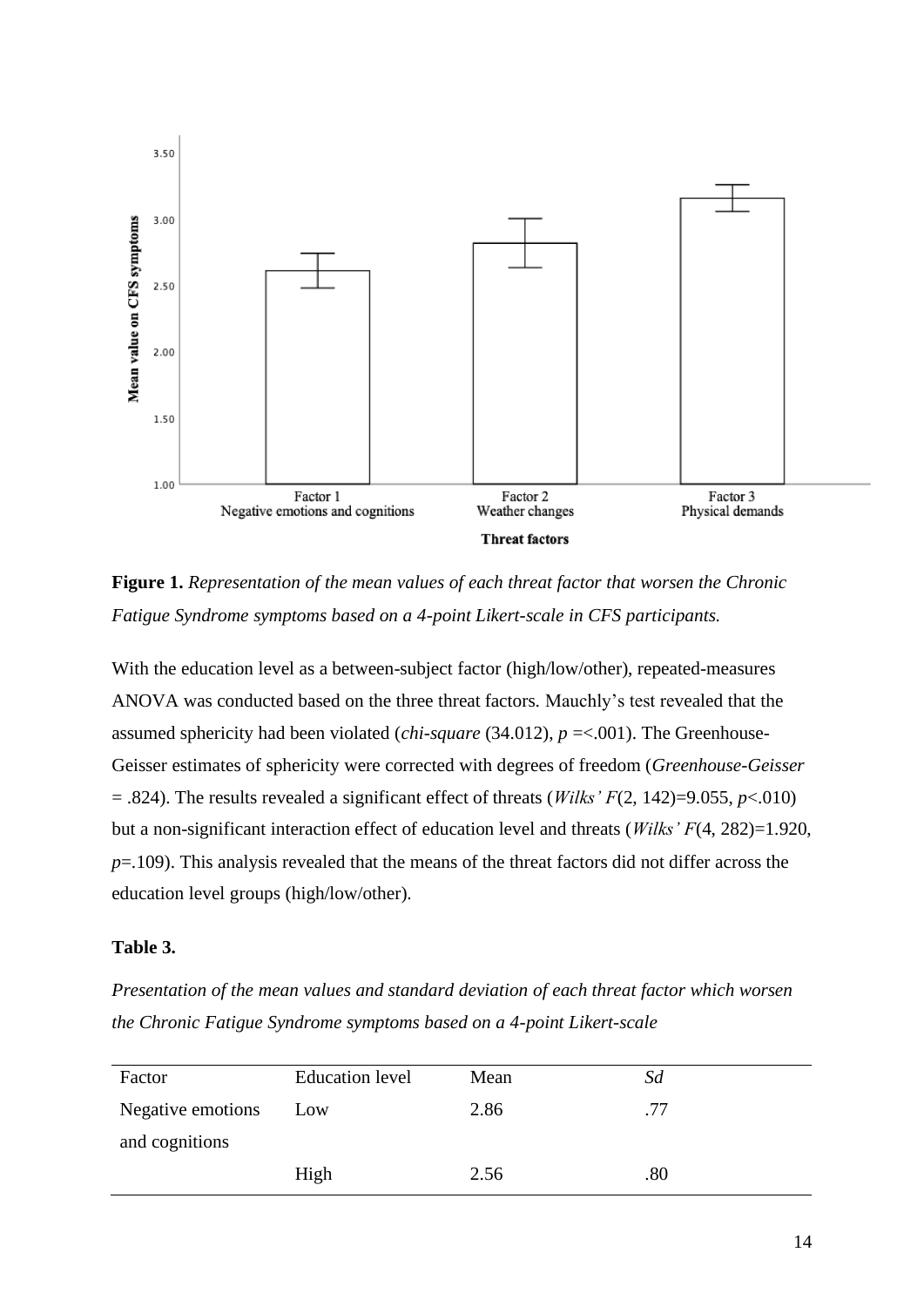|                  | Other | 2.42 | .93  |
|------------------|-------|------|------|
| Physical demands | Low   | 3.04 | .61  |
|                  | High  | 3.15 | .61  |
|                  | Other | 3.36 | .71  |
| Weather changes  | Low   | 3.07 | 1.04 |
|                  | High  | 2.80 | 1.13 |
|                  | Other | 2.37 | 1.38 |

The MANOVA regarding symptom severity showed a statistically significant multivariate effect of symptom severity (mild, moderate, severe) based on the PHQ 15 score on the three threat factors (*F*(8,280)=1.987, *p*<.048, *Wilk's Lambda*=.895, *partial eta squared*=.054). According to the partial eta squared value, this effect was large. The between-subject category 'minimal' symptom severity was excluded from the analysis because of nonoccurrence in this sample. The univariate effect revealed a significant effect of symptom severity on both factor 2 'physical demands' (*F*(2, 145) =3.646, *p*=.029, *partial eta squared*=.055), and factor 3 Weather changes (*F*(2,145)=4.194, *p*=.017, *partial eta squared*=.055). A non-significant univariate effect of symptom severity was found on factor 1 'Negative emotions and cognitions (*F*(2,145)=2.564, *p*=.081, *partial eta squared*=.035). The regression coefficient of mild symptom severity changes was -.729, whereas moderate symptom severity had a regression coefficient of -.432 on factor 2 weather. The regression coefficient was -.442 for mild symptom severity and -.124 for moderate symptom severity on factor 3 'Physical demands'. The relevant group descriptive statistics are displayed in Table 4. and Table 5. According to these means, symptom severity made a difference in the perception of the threat factors and also their order. All groups revealed that the third factor is perceived as the most disturbing on CFS symptoms. Followed by factor 2 and factor 1 for the severe and moderate symptom severity group. The mild symptom severity group perceived the first factor slightly more disturbing than the second factor.

## **Table 4**.

*Number of participants and percentages of the symptom severity categories in Chronic Fatigue Syndrome participants (minimal/mild/moderate/severe)*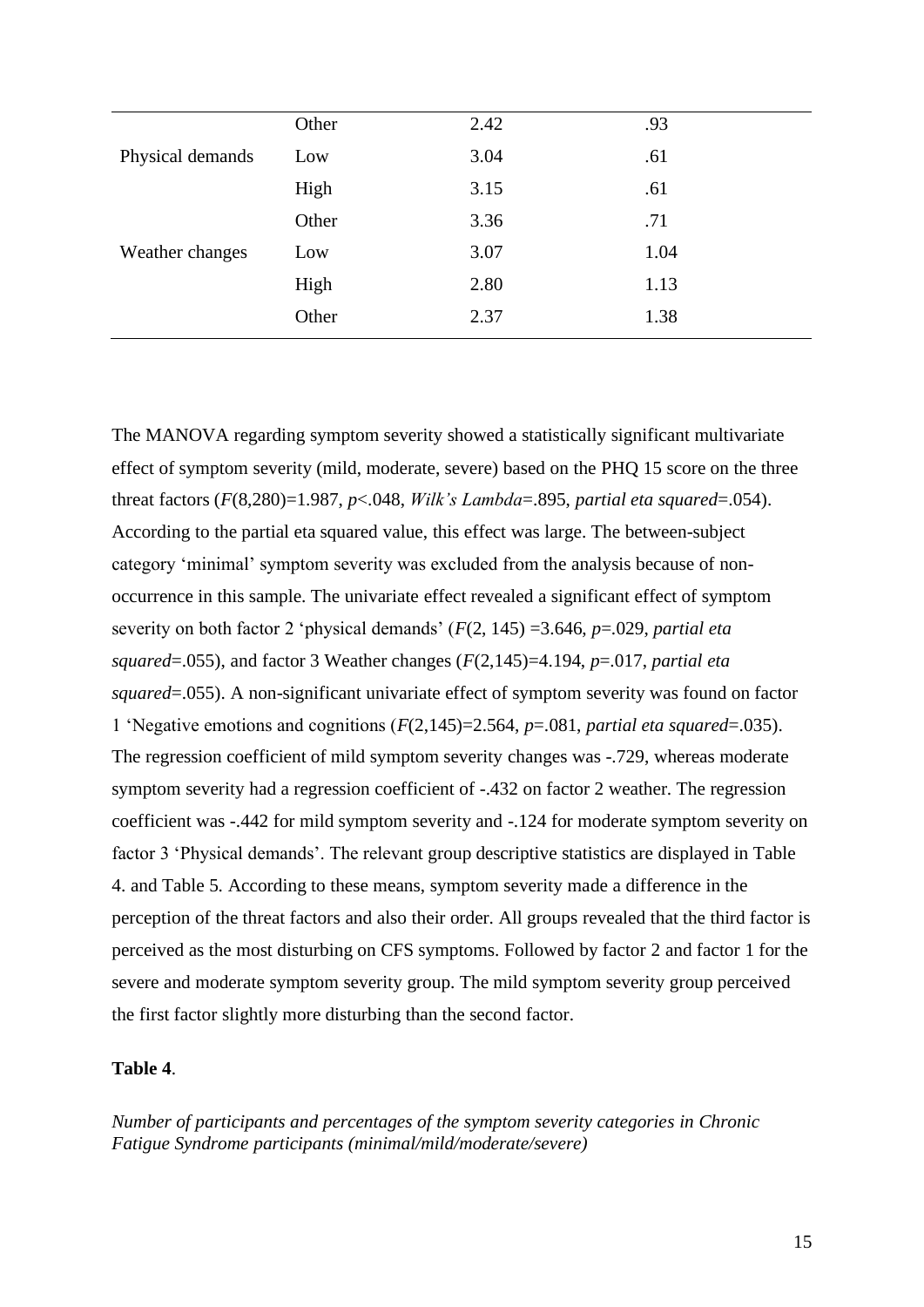|               | $\boldsymbol{N}$ | Percentage |
|---------------|------------------|------------|
| Minimal       | $\theta$         | $\bullet$  |
| Mild          | 16               | 9.5        |
| Moderate      | 28               | 28.6       |
| Severe        | 90               | 53.6       |
| Missing value | 14               | 8.3        |
|               |                  |            |

## **Table 5.**

*Means, and standard errors of the symptom severity groups in CFS on the threat factors based on a 4-point Likert scale*

|                       | Group    | Mean | Std. Error |
|-----------------------|----------|------|------------|
|                       | Symptom  |      |            |
|                       | severity |      |            |
| Factor 1              | Mild     | 2.37 | .202       |
| Negative emotions and | Moderate | 2.46 | .126       |
| cognitions            | Severe   | 2.73 | .085       |
| Factor 2              | Mild     | 2.30 | .283       |
| Weather changes       | Moderate | 2.60 | .161       |
|                       | Severe   | 3.03 | .119       |
| Factor 3              | Mild     | 2.80 | .154       |
| Physical demands      | Moderate | 3.19 | .088       |
|                       | Severe   | 3.24 | .065       |

## **Discussion**

The purpose of this study was to examine the underlying threat factors from 40 filtered threat items published by Geenen et al. (2020). The interpretation of the factor items presented a psychological, an external, and a physical factor. The psychological threat factor is called 'Negative emotions and cognitions', the external factor consists of weather-dependent external circumstances and is therefore called 'Weather changes'. The third threat factor is partly based on physical activity and restlessness and was therefore named 'Physical demands'. Based on the level of education, no significant difference in the perception of the three threat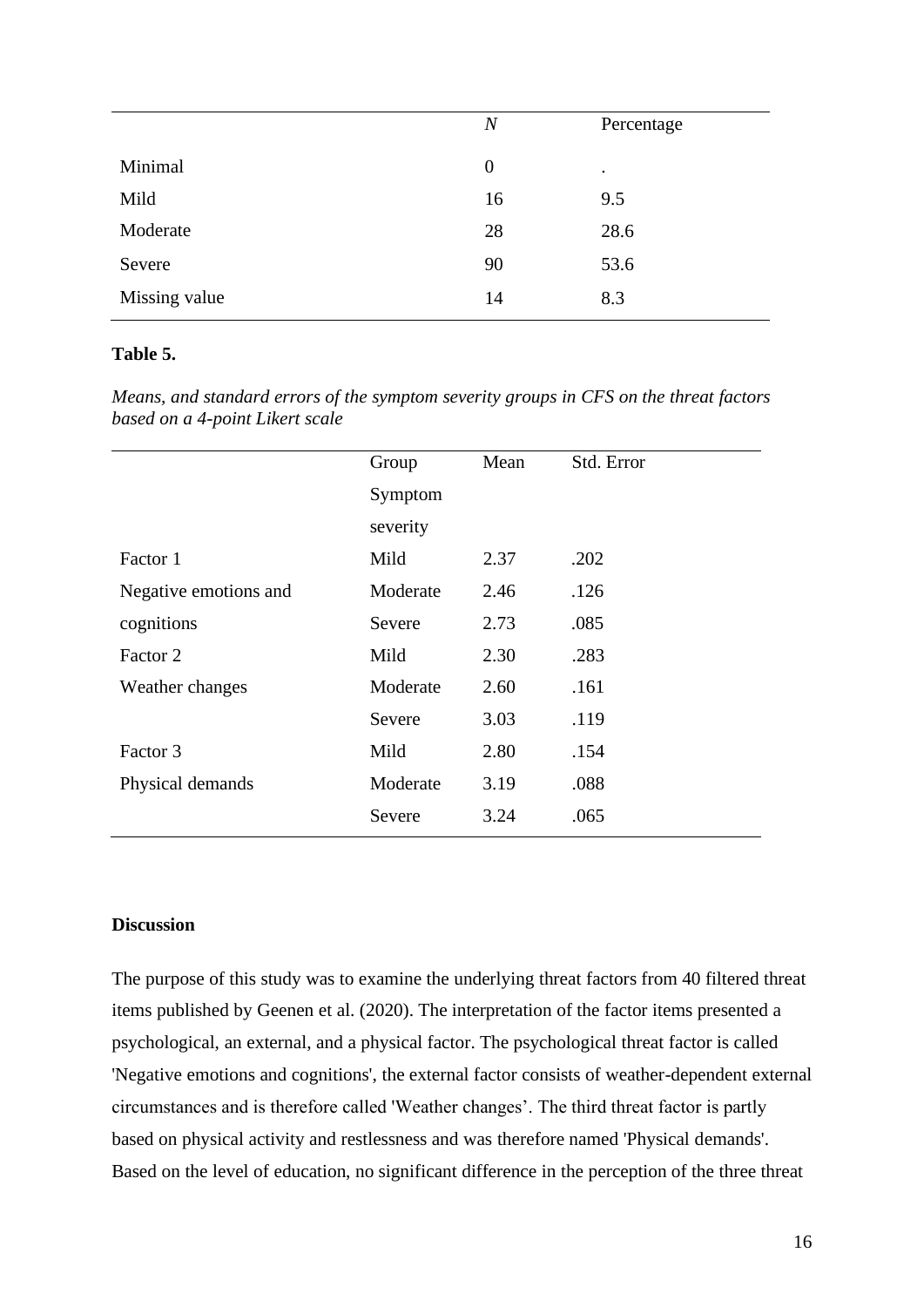factors could be found. Our analysis states that regardless of the level of education, all three threat factors are perceived as equally stressful. The hypothesis that higher-educated people perceive threat items as less threatening is therefore not confirmed. Nevertheless, this analysis cannot refute whether less educated people have less effective coping strategies (Ross & Wu, 1995), as this was not investigated. The PHQ-15 score, on the other hand, correlates positively with the perception of the different threats. The results showed that more severe symptom severity is associated with an increased threat value of physical demands and weather changes.

The result of the first factor, which is the experience of negative emotions or cognitions, is in line with the research by Maher-Edwards et al. (2011). The research team showed a correlation between the experience of negative emotions and increased symptom severity. The second factor, weather changes, was not hypothesized, but Geenen et al. (2020) ascertained a cluster of environmental stimuli in their research. The invention of the third factor is also in line with research according to the results of Black et al. (2005) who showed that too much physical activity can cause mood problems and muscle pain. Also, based on the items that form the third factor, the hypothesized stress and time pressure factor based on the finding of Lopez et al. (2011) alone did not arise, but these variables can be found in the third factor as items. Thus, the hypothesis of a single factor of stress and time pressure was not confirmed, but these circumstances form a large part of the third factor.

The factor with the greatest association with the worsening of symptoms of CFS patients is the 'Physical demands' factor, followed by the external threat factor 'Weather changes'' and the psychological factor 'Negative emotions and cognitions'. 'Physical demands' is a very strong factor that can be specifically influenced by interventions (Black et al., 2005). By examining the patient's physical task maximum, one could align everyday life in such a way that it is not exceeded. Perhaps it is also possible to increase this presumed limit discussed by Black et al. (2005) with interventions to solve everyday challenges more easily. The psychological factor is about the perception of negative emotions or thoughts, but also about understanding of CFS by others. Psychoeducation to family/friends could potentially help people with CFS to increase social understanding of the disease and thus reduce symptoms (Montoya et al., 2004). Perfectionist traits that are also reflected in this factor can also be targeted with coping strategies (Antony & Swinson, 2009; Kempke et al., 2015). 'Physical demands' nevertheless stands out as a strong first factor that should have priority in clinical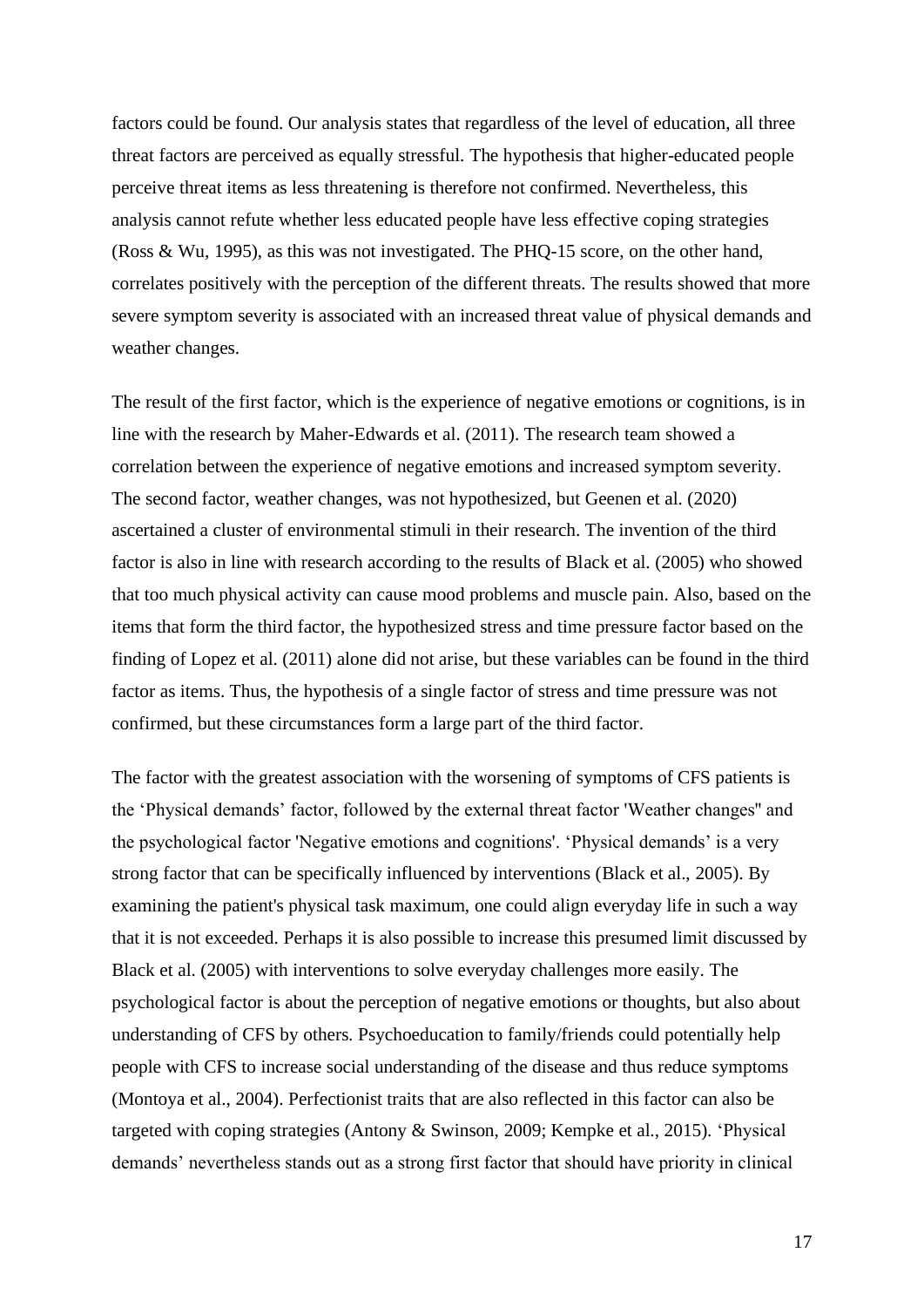practice, followed by the psychological factor. Despite this, the physical demands factor should probably be addressed with specialists from physiology; in comparison, factor 1 'negative emotions and cognitions' is a reflection of typical treatment topics in the field of clinical psychology (Koole, 2009). Factor 2 'weather changes' is rather difficult to treat in clinical practice because it cannot be influenced. Nevertheless, CFS patients should be informed about this risk factor 'Weather changes' so that patients can recognize it. This clarification increases the patient's attention to prepare for weather changes and to reduce the possible increase in symptoms (Johnson et al., 2020). Here future research could examine the exact problem with an abrupt change in weather and why this is perceived with increased symptoms.

Since these factors are both external and physical, the theory and hypothesis that people with more extreme symptoms have increased hyperactivity of the threat system could be correct (Rasa et al., 2018). To test this statement, future research is still required. To test hypersensitivity in high vs low symptom severity, research methods from neuropsychology could be used, for example with fMRI scans to test whether a neurobiological difference can be seen in the brain regions that are active when threats are detected. Future research should perform a pure factor analysis with CFS patients to see if this forms the same factors based on the 40 threat items of Geenen et al. (2020). Also, it would be an advantage if these CFS sufferers have fewer comorbid diseases. The sample of this study includes 27% of participants who have serious diseases next to CFS. In addition, psychological interventions tailored to the threat factor should be tested.

Despite the large sample size and heterogeneity, a limitation of this study is that the proportion of CFS participants is relatively low. The main part of the sample that went through the factor analysis consists of 72% fibromyalgia (FM) patients. Also, there is generally no standardized diagnostic criterion for CFS, which makes it more difficult to specify research (Lim et al., 2020). Future research should investigate the difference between CFS, FM, and CFS with comorbid FM on the perception of the 40 threat items by Geenen et al. (2020). In addition, this study can barely make statements about the perception of threat items in male CFS sufferers, since the sample consisted of 95% of female participants. Another shortcoming of this study is that symptom severity was only measured using the PHQ-15 score. This is based purely on somatic symptoms and does not cover the entire range

18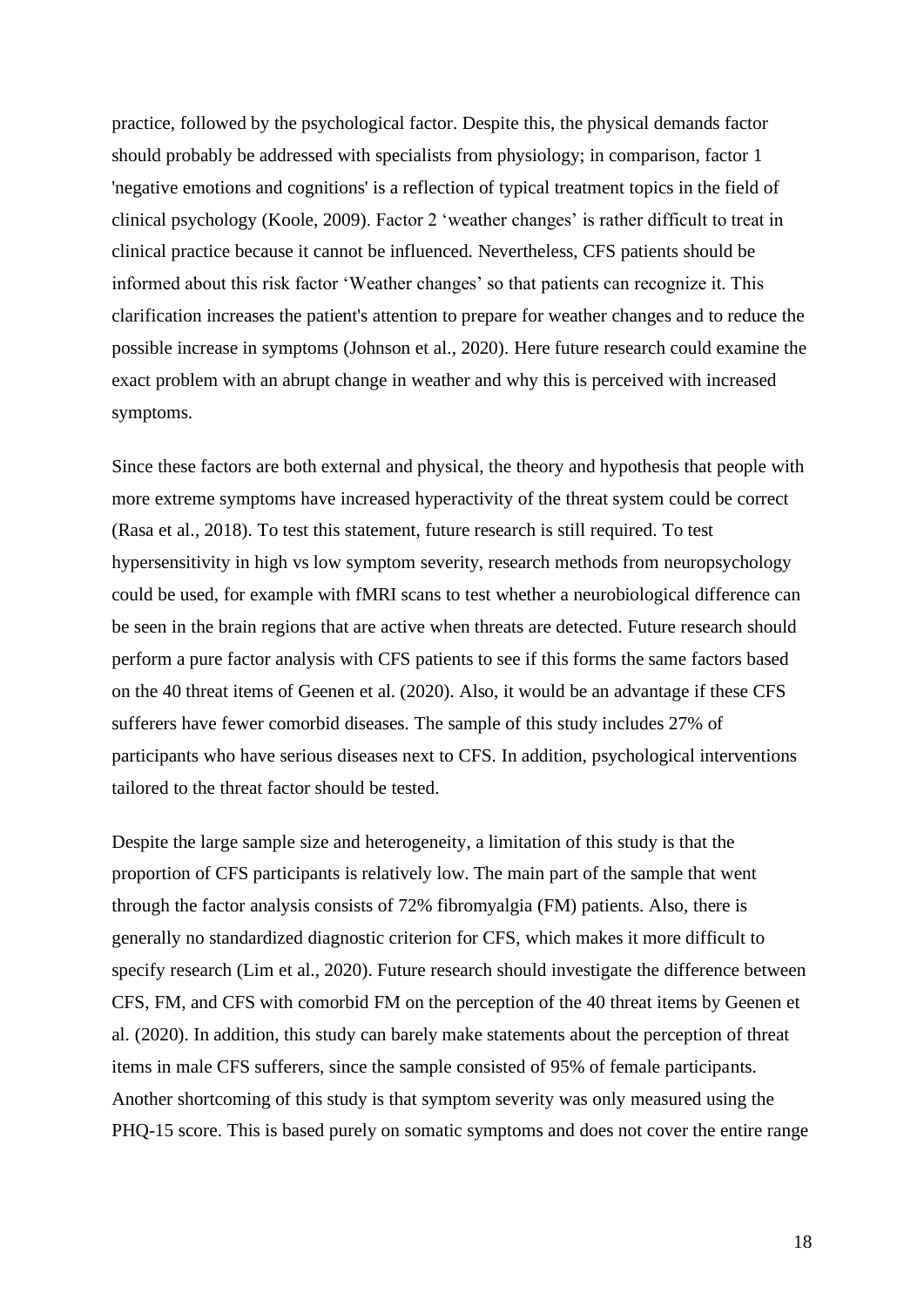of symptoms that can occur in chronic fatigue syndrome (Kroenke et al., 2002; Tomas et al., 2017).

The strength of this study is that it successfully created a threat cluster that is associated with the exacerbation of the symptoms in CFS participants. With these results, not only the factors but also the underlying items could thus be specifically treated and ideally eliminated with psychological interventions to reduce the symptom severity of patients.

In conclusion with this study, we have taken an important step in the specification of Gilbert's theory in Chronic Fatigue Syndrome and also Fibromyalgia. The selection of threat items and factors can help to analyze specific individual stress reactions of patients based on questionnaires and thus tailored treatment can be offered that possibly increases the effectiveness and comprehension of psychological interventions in Chronic Fatigue Syndrome. With the formation of the three-threat factors based on Gilbert's theory, the two other components of soothers and drives can be used in a targeted manner (Gilbert, 2017). In this way, the general end combination of the interaction of threats, soothers, and drives can be influenced and maximized in such a way that the patient achieves the optimum in symptom reduction.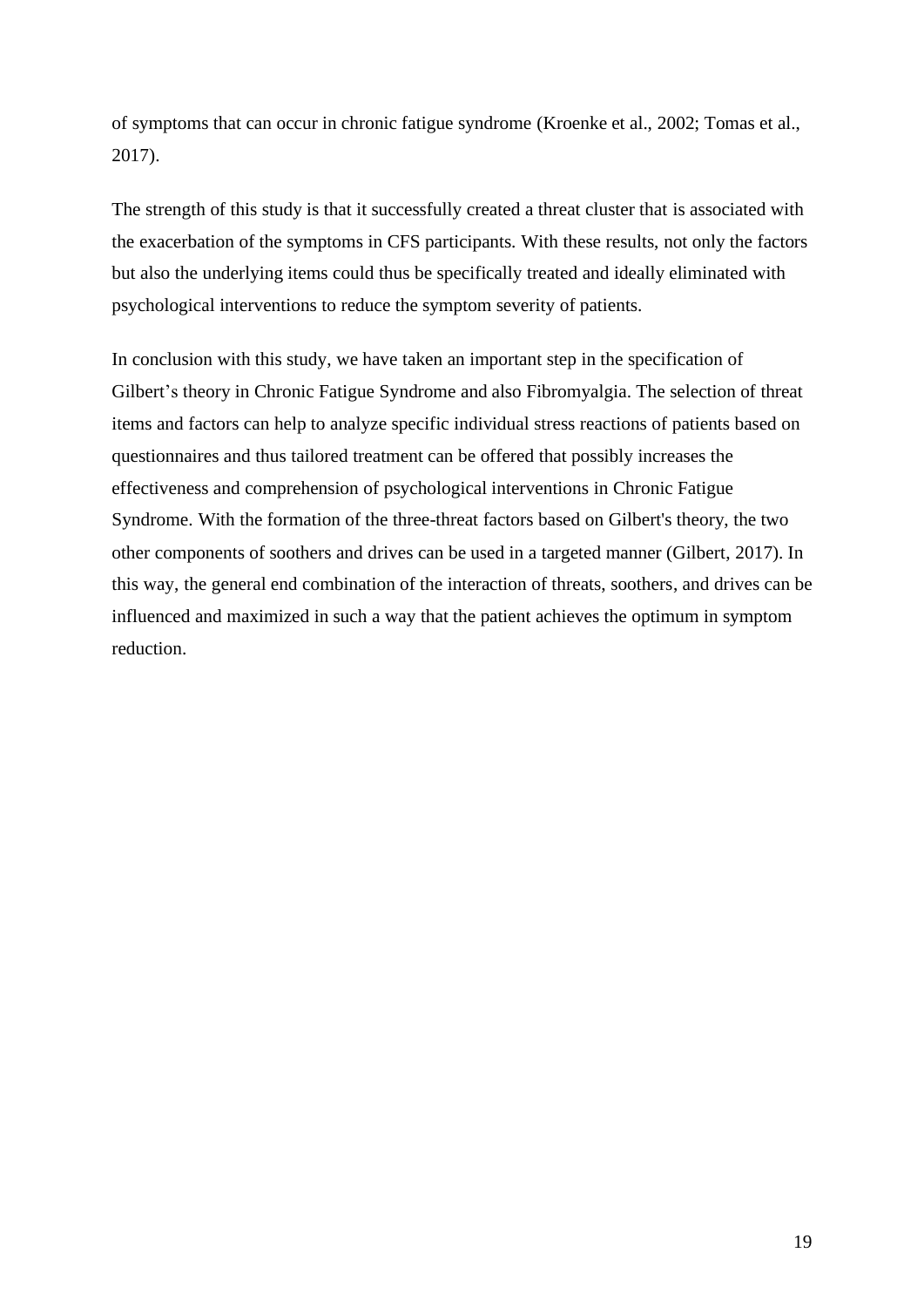#### **References**

- Antony, M. M., & Swinson, R. P. (2009). *When perfect isn't good enough: Strategies for coping with perfectionism* (2nd ed.). New Harbinger Publications.
- Black, C. D., O'Connor, P. J., & McCully, K. K. (2005). Increased daily physical activity and fatigue symptoms in chronic fatigue syndrome. *Dynamic Medicine*, *4*(3). <https://doi.org/10.1186/1476-5918-4-3>
- Buchwald, D. (1996). Fibromyalgia and chronic fatigue syndrome. *Rheumatic Disease Clinics of North America*, *22*(2), 219-243. [https://doi.org/10.1016/s0889-](https://doi.org/10.1016/s0889-857x(05)70270-2) [857x\(05\)70270-2](https://doi.org/10.1016/s0889-857x(05)70270-2)
- Geenen, R. Overgaauw, E., Papi, R., Reerds, Z.E.C., Schelwald, R., Pino, T., Anagnostaki, E., & Prent, Y. (2020). Bedreigende en kalmerende invloeden bij fibromyalgie [Threats and soothers in fibromyalgia]. *FES Magazine, 35*(190), 26-29.

Gilbert, P. (2017). *Compassion: Concepts, research and applications*. Routledge.

- Johnson, K. K., Bennett, C., & Rochani, H. (2020). Significant improvement of somatic symptom disorder with brief Psychoeducational intervention by PMHNP in primary care. *Journal of the American Psychiatric Nurses Association*, 107839032096052. <https://doi.org/10.1177/1078390320960524>
- Kempke, S., Van Houdenhove, B., Claes, S., & Luyten, P. (2015). The role of perfectionism in chronic fatigue syndrome. *Perfectionism, Health, and Well-Being*, 101-118. [https://doi.org/10.1007/978-3-319-18582-8\\_5](https://doi.org/10.1007/978-3-319-18582-8_5)
- Koole, S. L. (2009). The psychology of emotion regulation: An integrative review. *Cognition & Emotion*, *23*(1), 4-41.<https://doi.org/10.1080/02699930802619031>
- Kroenke, K., Spitzer, R. L., & Williams, J. B. (2002). The PHQ-15: Validity of a new measure for evaluating the severity of somatic symptoms. *Psychosomatic Medicine*, *64*(2), 258-266.<https://doi.org/10.1097/00006842-200203000-00008>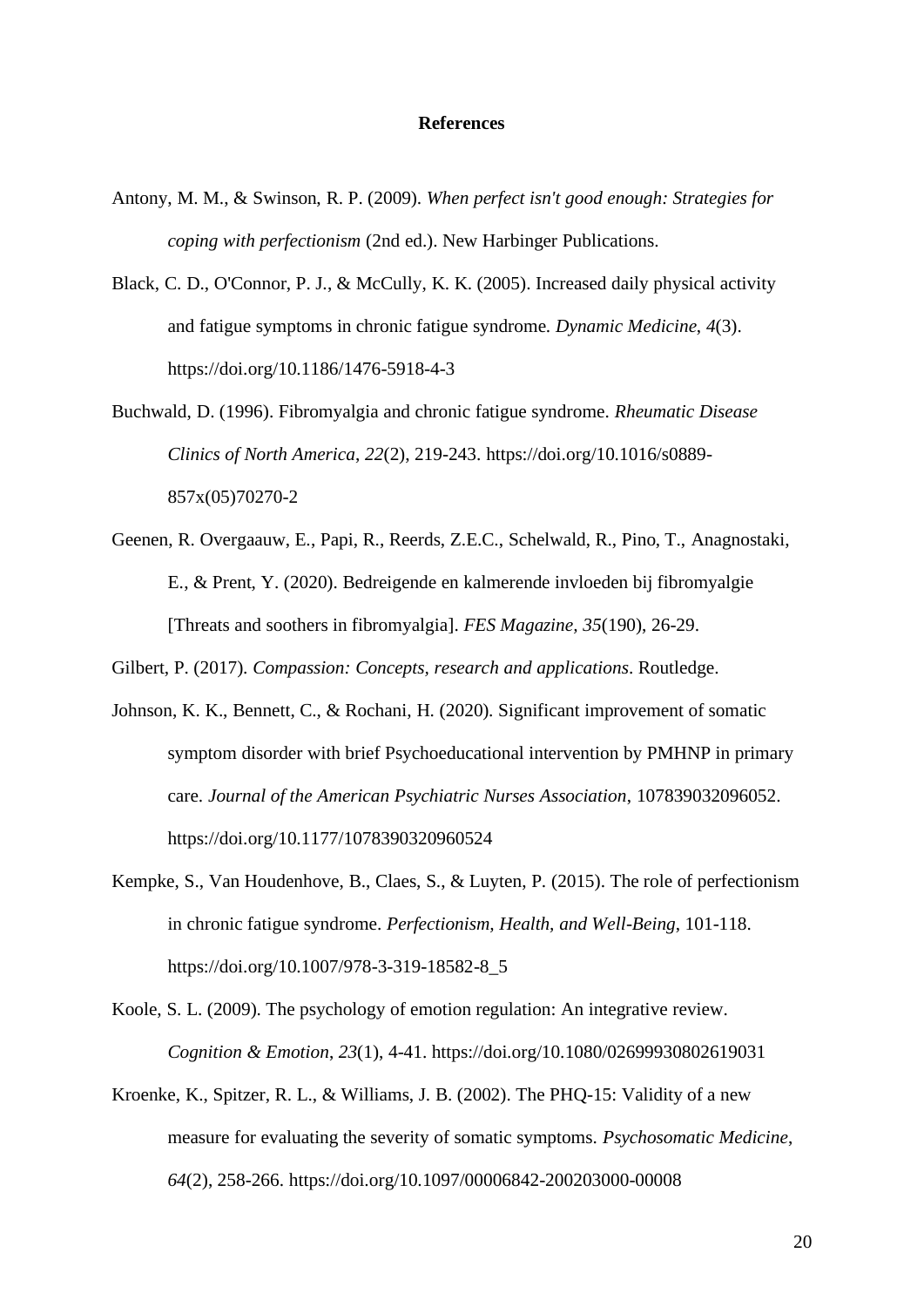- Lim, E., Ahn, Y., Jang, E., Lee, S., Lee, S., & Son, C. (2020). Systematic review and metaanalysis of the prevalence of chronic fatigue syndrome/myalgic encephalomyelitis (CFS/ME). *Journal of Translational Medicine*, *18*(1). <https://doi.org/10.1186/s12967-020-02269-0>
- Lopez, C., Antoni, M., Penedo, F., Weiss, D., Cruess, S., Segotas, M., Helder, L., Siegel, S., Klimas, N., & Fletcher, M. A. (2011). A pilot study of cognitive behavioral stress management effects on stress, quality of life, and symptoms in persons with chronic fatigue syndrome. *Journal of Psychosomatic Research*, *70*(4), 328-334. <https://doi.org/10.1016/j.jpsychores.2010.11.010>
- Maher-Edwards, L., Fernie, B. A., Murphy, G., Wells, A., & Spada, M. M. (2011). Metacognitions and negative emotions as predictors of symptom severity in chronic fatigue syndrome. *Journal of Psychosomatic Research*, *70*(4), 311-317. <https://doi.org/10.1016/j.jpsychores.2010.09.016>
- Mariman, A. N., Vogelaers, D. P., Tobback, E., Delesie, L. M., Hanoulle, I. P., & Pevernagie, D. A. (2013). Sleep in the chronic fatigue syndrome. *Sleep Medicine Reviews*, *17*(3), 193-199.<https://doi.org/10.1016/j.smrv.2012.06.003>
- Montoya, P., Larbig, W., Braun, C., Preissl, H., & Birbaumer, N. (2004). Influence of social support and emotional context on pain processing and magnetic brain responses in fibromyalgia. *Arthritis & Rheumatism*, *50*(12), 4035-4044. <https://doi.org/10.1002/art.20660>
- Osborne, J. W., & Costello, A. B. (2004). Sample size and subject to item ratio in principal components analysis. *Practical Assessment, Research, and Evaluation*, *9*(11). <https://doi.org/10.7275/ktzq-jq66>
- Qualtrics. (2021). *Marktforschung, Umfrage & Erlebnismanagement software Qualtrics*. [https://www.qualtrics.com](https://www.qualtrics.com/)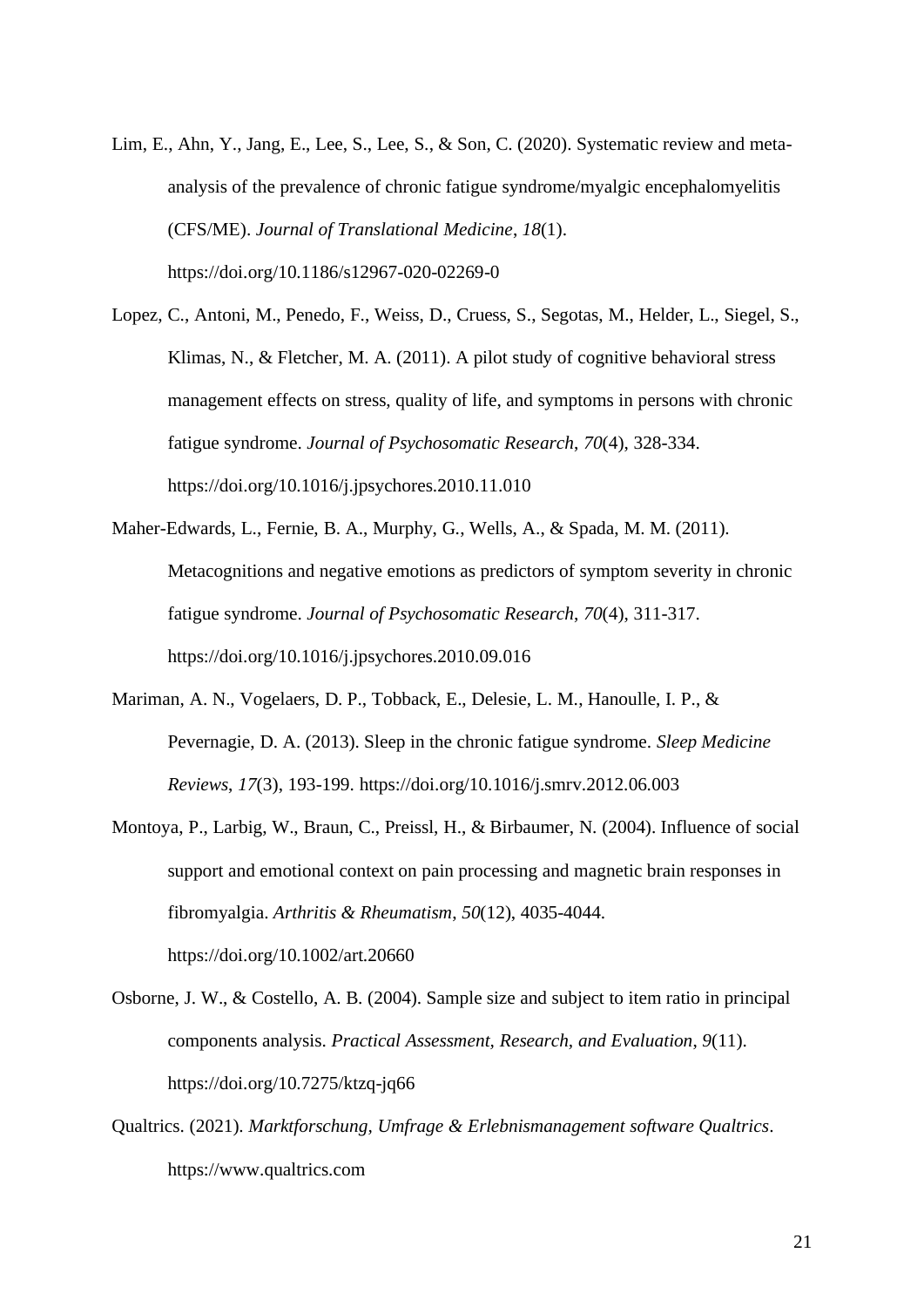- Rasa, S., Nora-Krukle, Z., Henning, N., Eliassen, E., Shikova, E., Harrer, T., Scheibenbogen, C., Murovska, M., & Prusty, B. K. (2018). Chronic viral infections in myalgic encephalomyelitis/chronic fatigue syndrome (ME/CFS). *Journal of Translational Medicine*, *16*(1).<https://doi.org/10.1186/s12967-018-1644-y>
- Ross, C. E., & Wu, C. (1995). The links between education and health. *American Sociological Review*, *60*(5), 719.<https://doi.org/10.2307/2096319>
- Tomas, C., Brown, A., Strassheim, V., Elson, J., Newton, J., & Manning, P. (2017). Cellular bioenergetics is impaired in patients with chronic fatigue syndrome. *PLOS ONE*, *12*(10), e0186802.<https://doi.org/10.1371/journal.pone.0186802>
- Wolfe, F., & Häuser, W. (2011). Fibromyalgia diagnosis and diagnostic criteria. *Annals of Medicine*, *43*(7), 495-502. <https://doi.org/10.3109/07853890.2011.595734>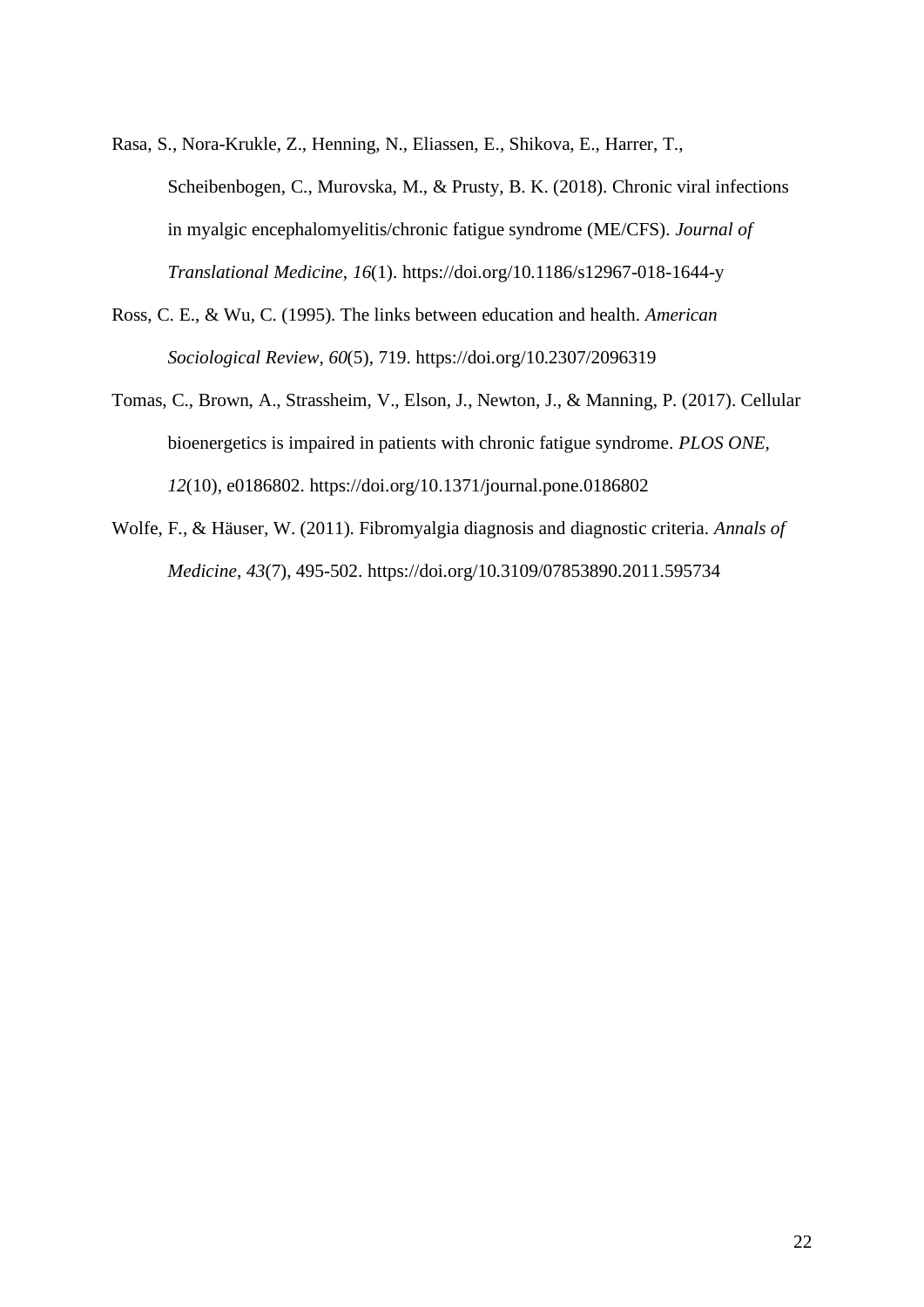# **Appendix**

## Appendix A

*Overview of the 40 threat items based on the research of Geeenen et al. (2020)*

| Threat items   | Labels                                                      |
|----------------|-------------------------------------------------------------|
| $\mathbf{1}$   | A social activity outside home                              |
| $\overline{2}$ | Being stressed or tense                                     |
| 3              | Holding a certain posture for long                          |
| 4              | Using medication                                            |
| 5              | Time pressure                                               |
| 6              | An abrupt change in weather                                 |
| 7              | A situation that triggers irritation or anger               |
| 8              | Food that is not good for me                                |
| 9              | Being unable to keep up in a group activity                 |
| 10             | Little time to rest                                         |
| 11             | Being physically not active                                 |
| 12             | Having worries                                              |
| 13             | Poor sleep                                                  |
| 14             | Memory of a negative past event                             |
| 15             | Stimuli, such as noises, scents, bright lights or radiation |
| 16             | Feeling sad or helpless                                     |
| 17             | Social pressure                                             |
| 18             | Getting negative judgments or comments                      |
| 19             | Lack of understanding from others                           |
| 20             | A weather circumstance, such as temperature or humidity     |
| 21             | Getting inadequate care                                     |
| 22             | Physical effort                                             |
| 23             | A negative life event                                       |
| 24             | Being angry                                                 |
| 25             | An inflammation, infection, flu or other disease activity   |
| 26             | Exceeding my limits                                         |
| 27             | An argument                                                 |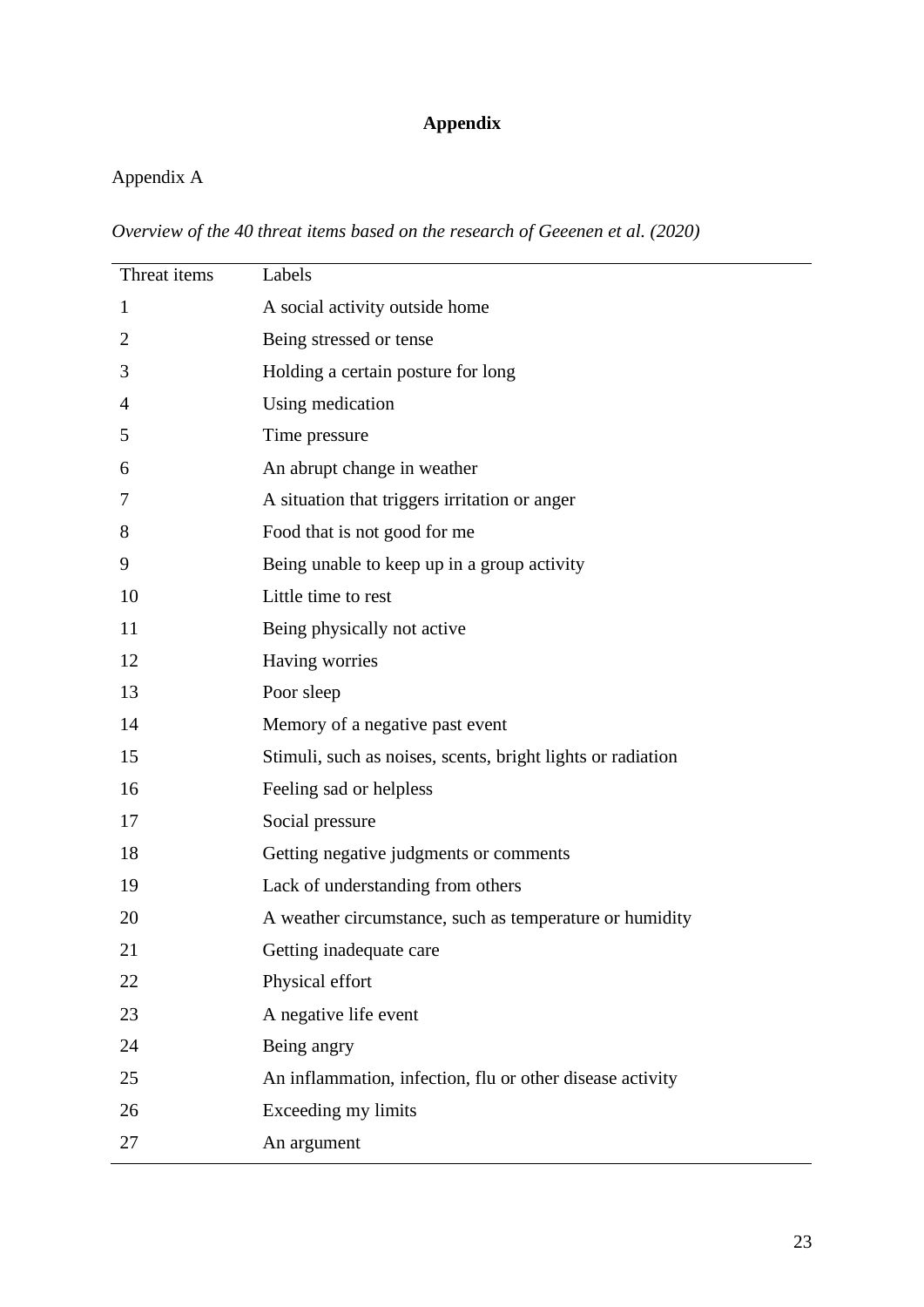| 28 | Having multiple activities scheduled                          |
|----|---------------------------------------------------------------|
| 29 | Feeling lonely                                                |
| 30 | A task at work or in the household, or an administrative task |
| 31 | Doing nothing                                                 |
| 32 | A negative thought                                            |
| 33 | An expectation I cannot live up to                            |
| 34 | Being out of energy                                           |
| 35 | A change in daily routine                                     |
| 36 | A common physical activity such as walking or cycling         |
| 37 | Substances such as alcohol, cigarettes or softdrugs           |
| 38 | A physical symptom such as pain, fatigue or stiffness         |
| 39 | Getting visitors at home                                      |
| 40 | Being perfectionistic                                         |
|    |                                                               |

## Appendix B

## **Table.**

## *Number of participants and percentages of comorbid diseases in 168 Chronic Fatigue Syndrome participants*

|                                                                                                   | N  | Percentage |
|---------------------------------------------------------------------------------------------------|----|------------|
| Having at least 1 comorbid disease                                                                | 45 | 26.8       |
| <b>Specification of diseases:</b>                                                                 |    |            |
| Psychiatric or psychological problems<br>(depression, anxiety, schizophrenia, burnout<br>$etc.$ ) | 44 | 26.2       |
| Lung disease                                                                                      | 38 | 22.6       |
| Diabetes or serious overweight                                                                    | 24 | 53.6       |
| Chronic skin disease                                                                              | 12 | 14.4       |